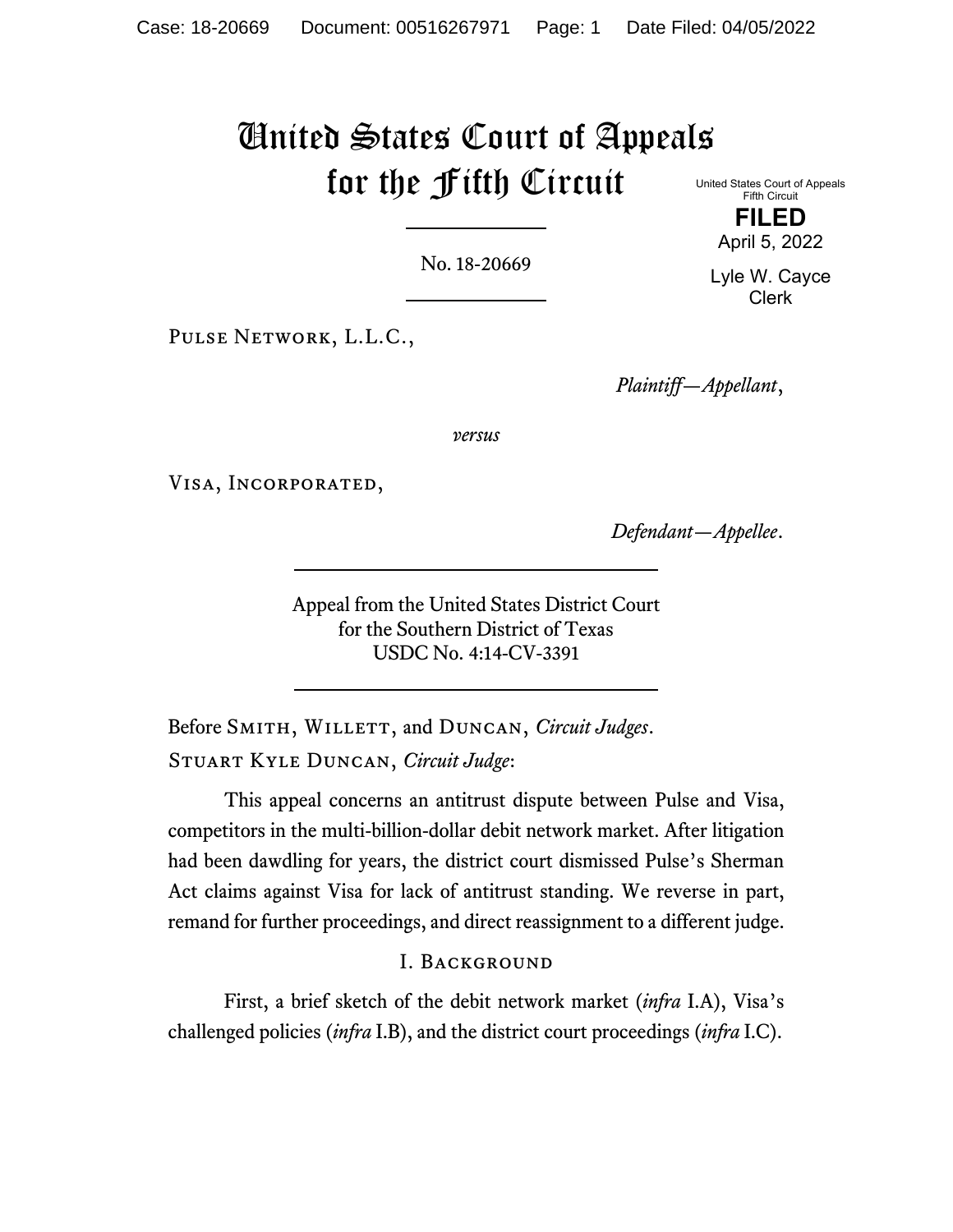## A. *The Debit Network Market*

## 1. The Market Structure

To pay for breakfast at the local coffee shop, you swipe (or tap) your debit card. So begins an invisible process that transfers your money to the shop. The electronic architecture that makes this possible is a "debit network." This diagram shows roughly how it works:



Located at the central hub of the diagram, the debit network links the merchant's bank (or "acquirer") with the cardholder's bank (or "issuer"). Data races back and forth between acquirer and issuer. If the issuer approves the transaction, the price of breakfast zips from your account to the coffee shop's.

There are two kinds of debit networks. A "PIN network" is used when you complete a sale by punching in your personal identification number. A "signature network" is used when you sign your name. Nearly all debit cards enable one signature network and at least one PIN network.<sup>[1](#page-1-0)</sup> Notably, though, the line between the two kinds of networks has blurred:

<span id="page-1-0"></span><sup>&</sup>lt;sup>1</sup> The network logos appear on the back of your card.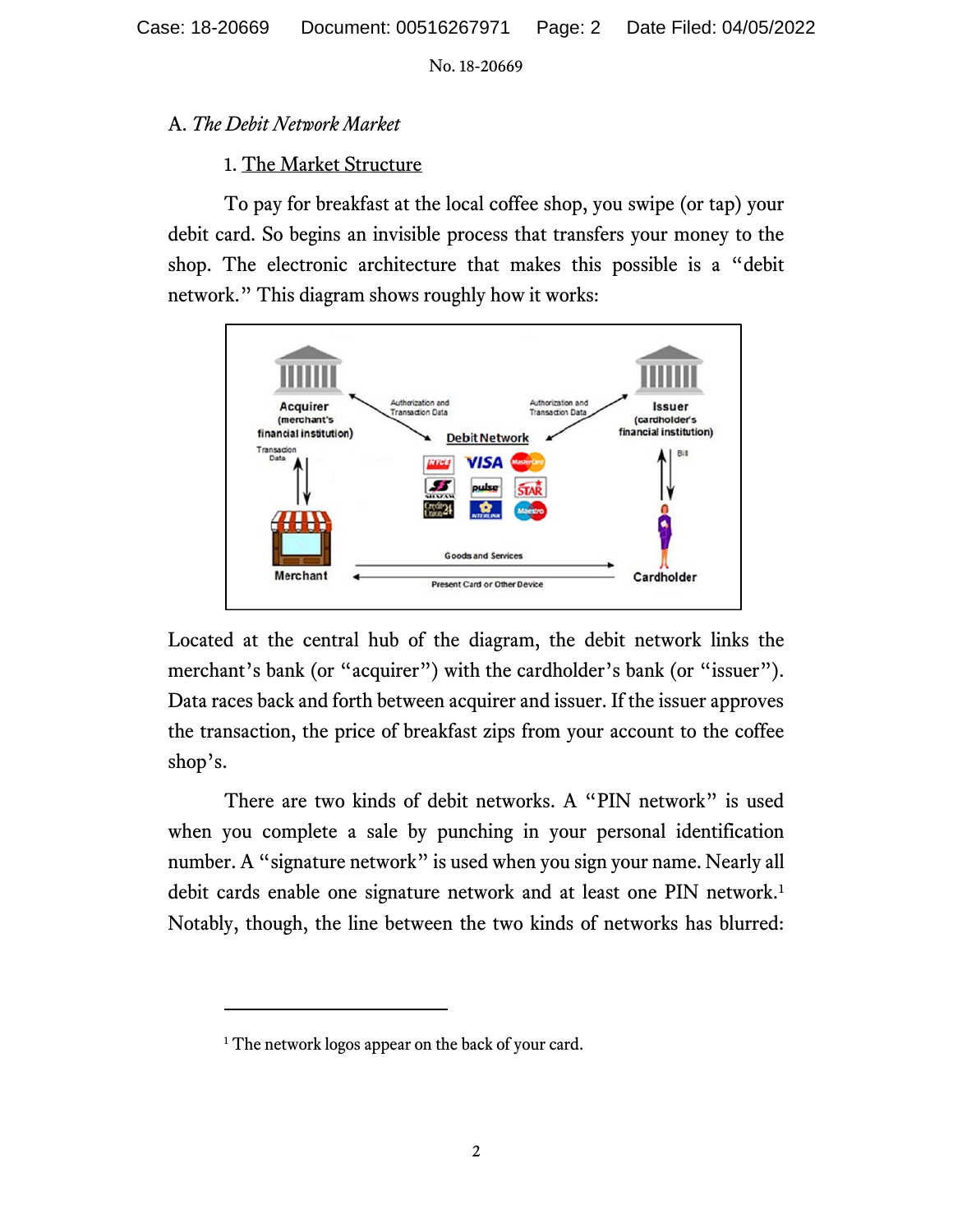companies have developed "PINless" technology that lets PIN networks process sales that would otherwise route through signature networks.

Debit networks are not free. Two kinds of fees are collected on every transaction. First, debit network companies collect "network fees," which are their primary revenue. These are paid by both merchants and issuers. They are typically low—averaging a few cents per transaction—and slightly higher for signature than for PIN networks. Second, issuers collect "interchange fees" from merchants' banks. These make up the largest portion of the prices merchants pay for debit transactions.<sup>[2](#page-2-0)</sup> Both kinds of fees are big business. In 2019, issuers and merchants paid \$2.94 billion and \$5.32 billion, respectively, in network fees, and issuers received \$24.31 billion in interchange fees. [3](#page-2-1)

The debit network market is "two-sided," meaning debit network companies compete for business from both merchants and issuers. Issuers choose which PIN and signature networks to enable on cards; merchants choose which of those networks to route sales over. Thus, debit network companies compete by (1) convincing issuers to include their networks on cards and (2) convincing merchants to route sales over their networks. Success means pleasing both sides, because effects on one side ripple over to the other. If a network's fees go up, issuers may not choose it, lowering that network's value to merchants. If in turn merchants opt not to use that network, it has even less value to issuers, triggering "a feedback loop of declining demand." *Ohio v. Am. Express Co.*, 138 S. Ct. 2274, 2281 (2018).

<span id="page-2-0"></span><sup>&</sup>lt;sup>2</sup> See Notice of Proposed Rulemaking, Debit Card Interchange Fees and Routing, 75 Fed. Reg. 81,722, 81,723–24 (Dec. 28, 2010); Final Rule, Debit Card and Interchange Fees and Routing, 76 Fed. Reg. 43,394, 43,396 (July 20, 2011).

<span id="page-2-1"></span><sup>&</sup>lt;sup>3</sup> See Board of Governors of the Federal Reserve System, 2019 Interchange Fee Revenue, Covered Issuer Costs, and Covered Issuer and Merchant Fraud Losses Related to Debit Card Transactions (May 2021) at 12.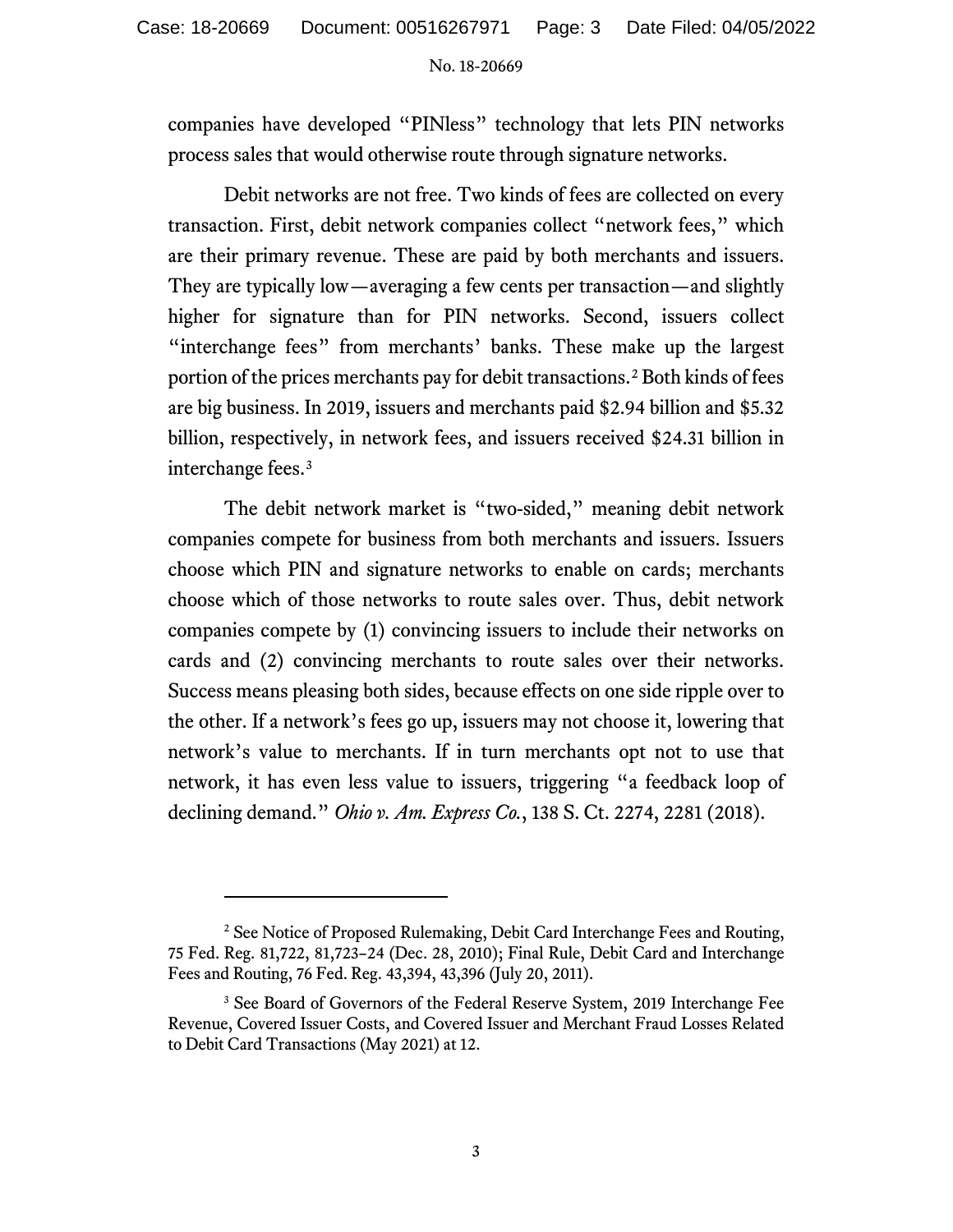## 2. The Market Players

Having sketched the market, we bring in the relevant players: Visa and Pulse. Both operate debit networks. Pulse has a PIN network; Visa has a signature network ("Visa Debit") and a PIN network ("Interlink"). Both companies have also developed PINless options: Pulse's "Pulse Pay Express" and Visa's "PAVD" (short for "PIN-authenticated Visa Debit").

The signature debit network market is dominated by Visa and Mastercard, which are the signature network on 99% of debit cards. Of the two, Visa is the bigger dog, currently with a 70–75% share of all signature network transactions. The PIN debit network market is more crowded. It includes not only Interlink and Pulse but also Maestro, STAR, NYCE, ACCEL, and Shazam, among others.

Federal law affects the debit network market. The "Durbin Amendment" to the 2010 Dodd-Frank Act regulates the market in two ways relevant here.<sup>[4](#page-3-0)</sup> First, the Amendment forces issuers to enable at least two unaffiliated debit networks on all debit cards. *See* 15 U.S.C. § 1693o- $2(b)(1)(A)$ ; 12 C.F.R. § 235.7(a)(1). For Visa-branded debit cards (on which Visa's signature network is enabled), this means issuers must enable at least one non-Visa PIN network on each card. Second, the Amendment gives merchants total autonomy to choose which debit network to route transactions over. *See* 15 U.S.C. § 1693o-2(b)(1)(B); 12 C.F.R. § 235.7(b).[5](#page-3-1)

<span id="page-3-0"></span><sup>4</sup> *See* Dodd-Frank Wall Street Reform and Consumer Protection Act, Pub. L. No. 111–203, 124 Stat. 1376, § 1075 (2010); 15 U.S.C. §§ 1693 *et seq. See also generally NACS v. Bd. of Gov. of Fed. Reserve Sys.*, 746 F.3d 474, 479–81 (D.C. Cir. 2014); *TCF Nat'l Bank v. Bernanke*, 643 F.3d 1158, 1164–65 (8th Cir. 2011) (discussing Durbin Amendment).

<span id="page-3-1"></span><sup>5</sup> Before the Durbin Amendment, Visa had "all-Visa" exclusive arrangements with issuers where the only networks enabled on a Visa debit card were Visa's signature network and Interlink. By 2010, Visa processed around 45% of all PIN debit network transactions in the United States.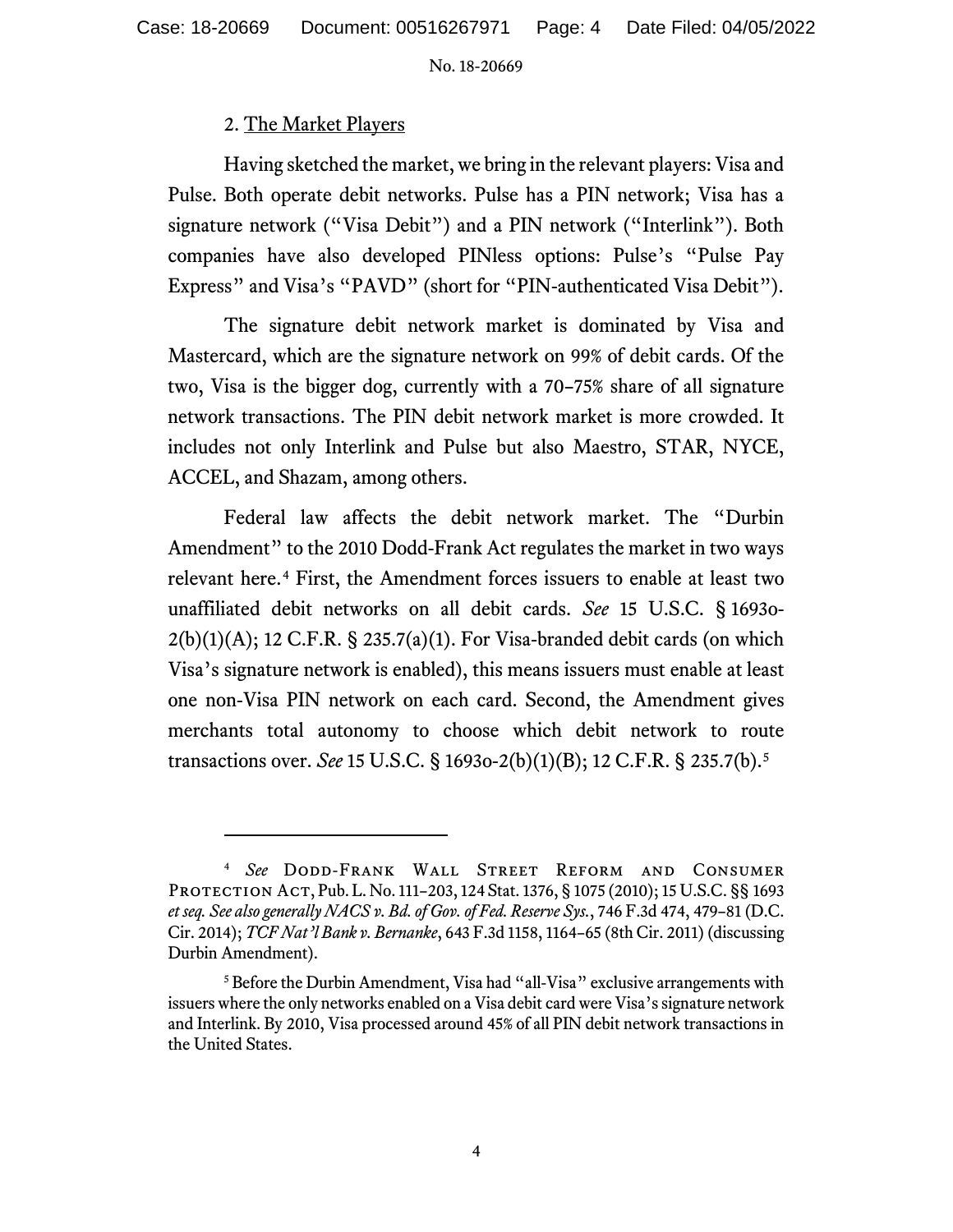## B. *Visa's Alleged Anti-Competitive Actions*

In response to the Durbin Amendment, Visa made certain changes to its policies relevant here: PAVD, FANF, and volume-based agreements.

First, Visa instituted its PAVD program. This requires issuers to enable Visa's PAVD technology (*i.e.*, Visa's PINless system) on all Visa debit cards they issue. This guarantees that Visa can compete for PIN transactions on every Visa-branded card, even if the issuer has not enabled Interlink (Visa's PIN network) on that card.

Second, Visa instituted the "Fixed Acquirer Network Fee" ("FANF"). Instead of charging merchants only a per-transaction fee, Visa began charging them<sup>[6](#page-4-0)</sup> a fixed monthly fee for using its debit networks. Merchants must pay this up-front fee so long as they accept payment from any Visa product during the month. Visa continued to charge per-transaction fees, but they were substantially reduced from previous levels. Given the incentives created by this new pricing structure and Visa's market dominance, Pulse claims the FANF has these effects: (1) merchants can't refuse to pay the fixed monthly fee because, realistically, they can't stop accepting Visa cards, and (2) to recoup the fixed fee, merchants must route debit transactions through Visa's networks, which charge lower pertransaction fees than do Visa's rivals.

Third, Visa entered various volume-based agreements with issuers and merchants. These agreements offer incentives to merchants to route a certain number of transactions each month over Visa's networks. Similarly, Visa offers incentives to issuers—"rebates, discounts, and other incentives"—if certain numbers of transactions occur on Visa networks each month.

<span id="page-4-0"></span><sup>&</sup>lt;sup>6</sup> The up-front fee is actually charged to acquirers (merchants' banks). But they pass the cost along to merchants.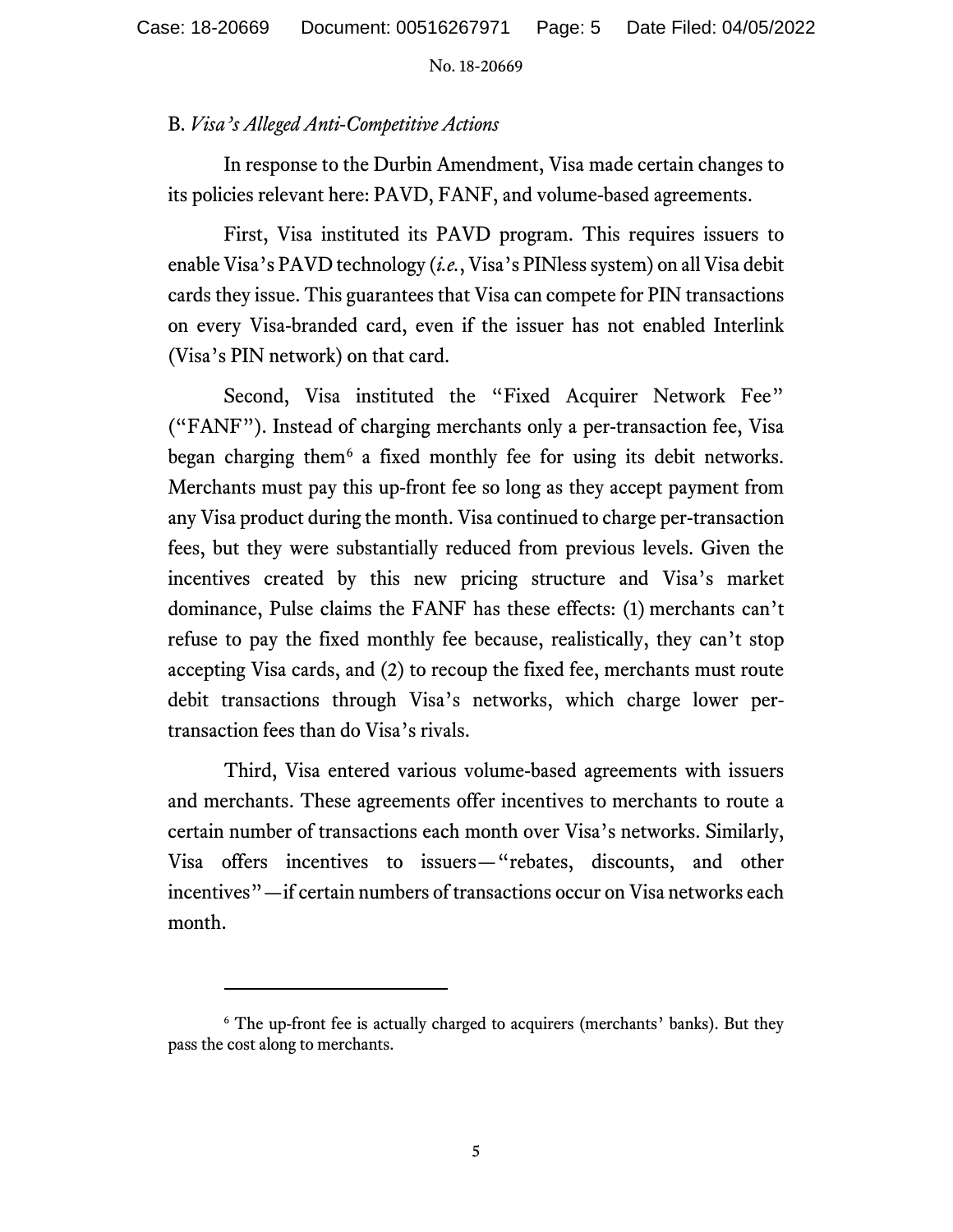### C. *Pulse's Lawsuit*

Pulse sued Visa in 2014, alleging the three policies just described violate federal and state antitrust statutes.[7](#page-5-0) The case was assigned to Judge Lynn Hughes of the Southern District of Texas. There, the case languished for four years. In 2017, despite the fact that little discovery had been allowed, Visa moved for summary judgment on both the merits and antitrust standing. About a year later, the district court held Pulse lacked antitrust standing and dismissed the case. The court's terse decision appeared to rest on three holdings.

First, the court concluded Pulse had suffered no injury-in-fact. It reasoned that "[e]ven if Visa stopped using [the challenged strategies], Pulse would not necessarily win more business." It noted that "Mastercard, a major market participant second only to Visa, has adopted a pricing structure like Visa's," and that "[t]he rise of fixed fees would not stop if Visa were barred from having them." Second, the court held Pulse did not suffer an antitrust injury. It reasoned that any injury inflicted by Visa's policies was felt by merchants and issuers, not Pulse, and that Visa's policies *increased* competition rather than harmed it. Third, the court appeared to hold that Pulse was too remote a plaintiff. In its view, because merchants, issuers, and acquirers were the parties potentially harmed by Visa's conduct, "[t]hey are better and more directly positioned to challenge Visa if they think that this conduct violates the antitrust laws."

Pulse timely appealed. Oral argument was first heard by a panel on October 9, 2019. Following argument, one judge recused. The case was

<span id="page-5-0"></span><sup>&</sup>lt;sup>7</sup> Specifically, Pulse brought claims of monopolization and attempted monopolization under § 2 of the Sherman Act, 15 U.S.C. § 2; claims of restraint of trade, exclusive dealing, and illegal tying under § 1 of the Sherman Act; claims of tortious interference with prospective business relationships under Texas law; and claims under the Texas Free Enterprise and Antitrust Act.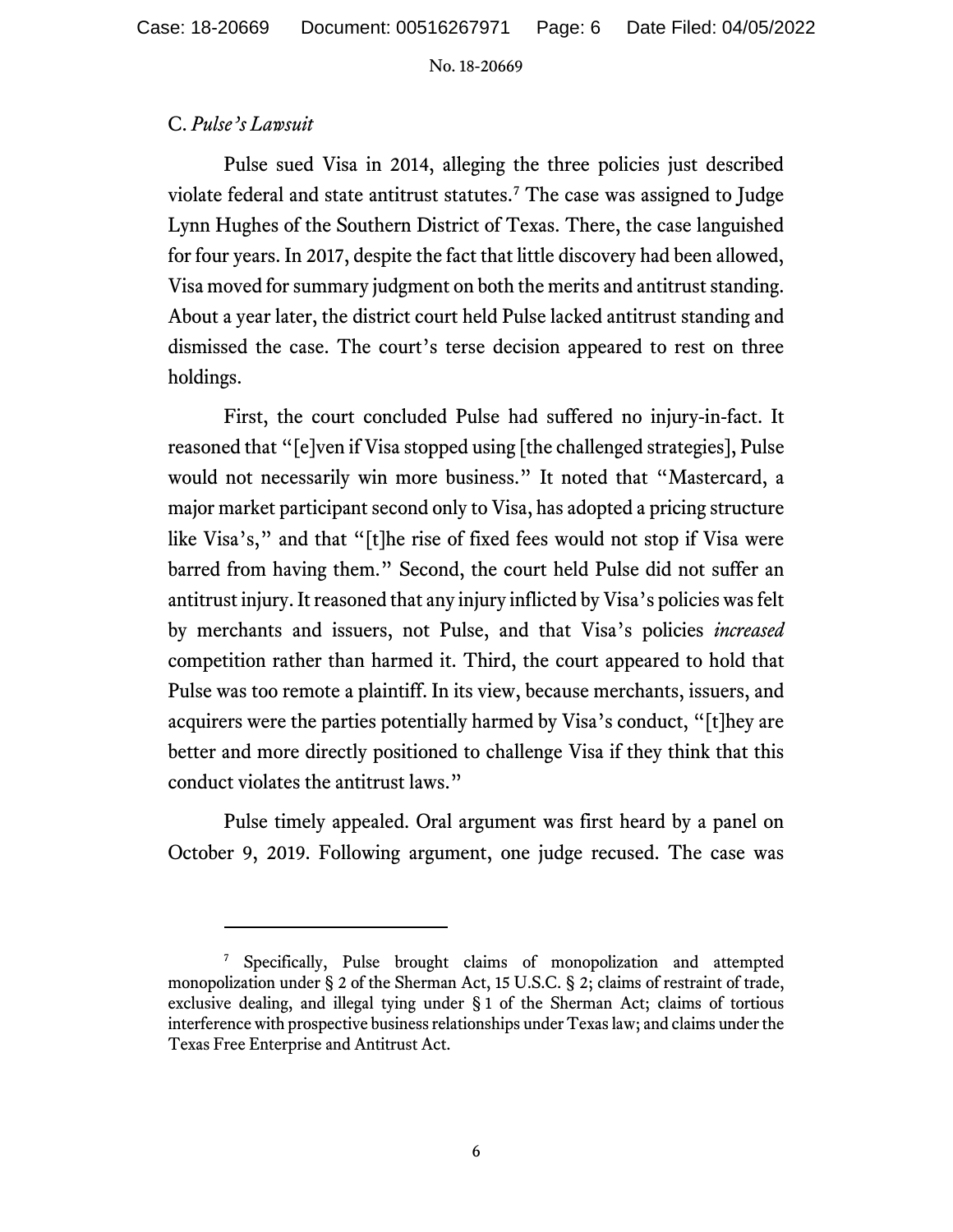reassigned to a different panel, which—following delays caused by the pandemic and a hurricane—heard argument on January 5, 2022.

## II. Antitrust Standing

On appeal, Pulse argues the district court erred in granting summary judgment based on Pulse's lack of antitrust standing. We review summary judgments *de novo*. *In re La. Crawfish Producers*, 852 F.3d 456, 462 (5th Cir. 2017); *see* Fed. R. Civ. P. 56(a).

The Clayton Act provides that "any person who shall be injured in his business or property by reason of anything forbidden in the antitrust laws may sue therefor in any district court of the United States." 15 U.S.C. § 15(a). The Supreme Court has read this language to impose on antitrust plaintiffs threshold requirements that go beyond Article III standing. *See Atl. Richfield Co. v. USA Petroleum Co. (ARCO)*, 495 U.S. 328, 334 (1990) (discussing precedents); *see also* 2A PHILIP E. AREEDA *et al.*, ANTITRUST LAW § 335 (4th ed. 2014) ("Antitrust standing . . . requires more than the constitutional minimum for the 'case or controversy' that brings jurisdiction to Article III courts."). Our precedents distill those requirements to three elements: "1) injury-in-fact, an injury to the plaintiff proximately caused by the defendants' conduct; 2) antitrust injury; and 3) proper plaintiff status, which assures that other parties are not better situated to bring suit." *Doctor's Hosp. of Jefferson, Inc. v. Se. Med. All., Inc.*, 123 F.3d 301, 305 (5th Cir. 1997) (citing *McCormack v. NCAA*, 845 F.3d 1338, 1341 (5th Cir. 1988)); *see also*  Areeda § 335c, at 77.

The parties primarily debate the second element, antitrust injury, which describes

injury of the type the antitrust laws were intended to prevent and that flows from that which makes defendants' acts unlawful. The injury should reflect the anticompetitive effect either of the violation or of anticompetitive acts made possible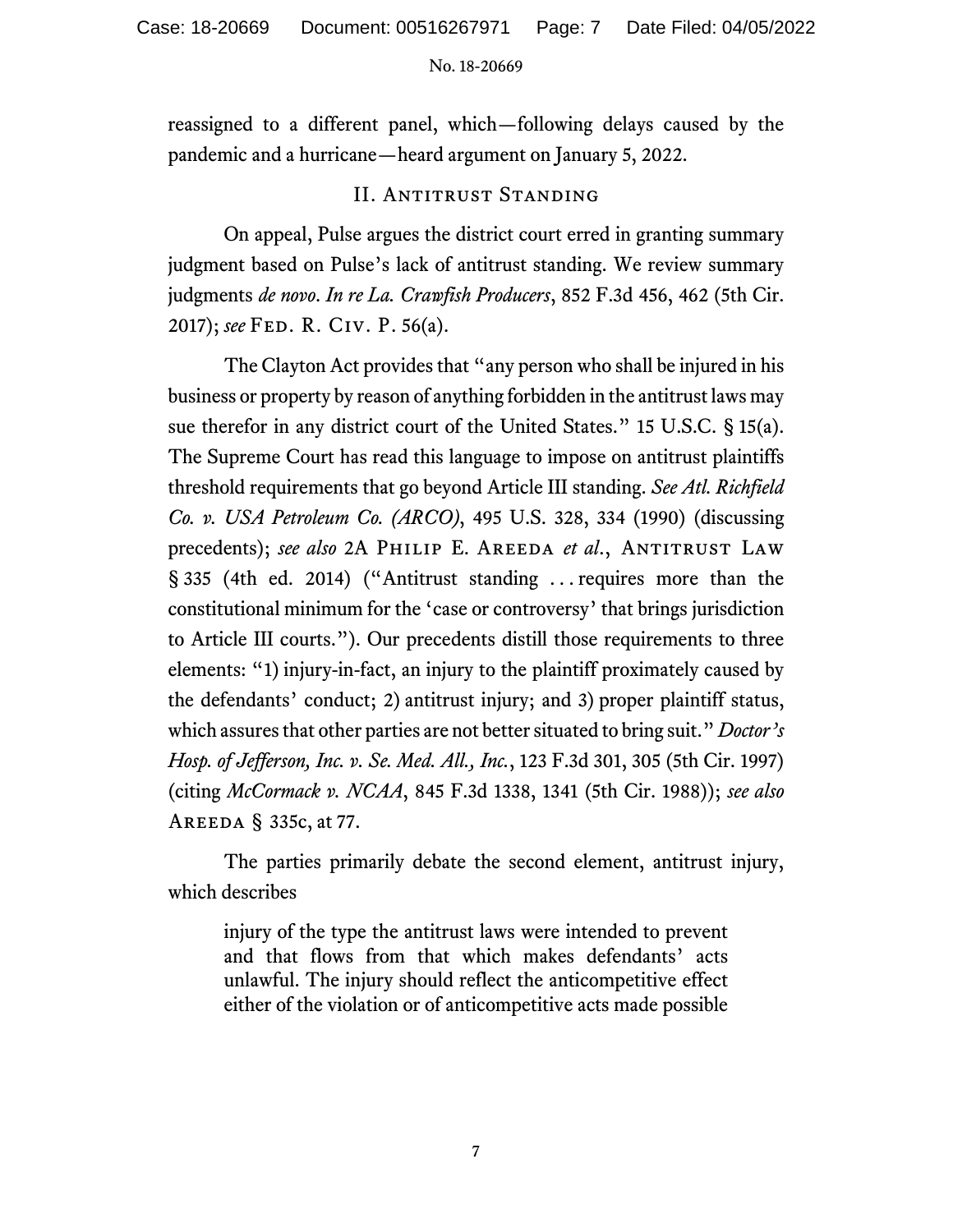by the violation. It should, in short, be "the type of loss that the claimed violations . . . would be likely to cause."

*Brunswick Corp. v. Pueblo Bowl-O-Mat, Inc.*, 429 U.S. 477, 489 (1977) (ellipsis in original) (quoting *Zenith Radio Corp. v. Hazeltine Rsch., Inc.*, 395 U.S. 100, 125 (1969)). Antitrust injury fleshes out the basic idea that "[t]he antitrust laws were enacted for the protection of *competition*, not *competitors*." *ARCO*, 495 U.S. at 338 (quotation marks omitted).

"At its most fundamental level, the antitrust injury requirement precludes recovery for losses resulting from competition, even though such competition was actually caused by conduct violating the antitrust laws." AREEDA  $\S$  337a, at 102. The premise is that marketplace conduct can simultaneously impair and enhance competition. *See ibid.* "Conduct in violation of the antitrust laws may have three effects, often interwoven: In some respects the conduct may reduce competition, in other respects it may increase competition, and in still other respects effects may be neutral as to competition." *ARCO*, 495 U.S. at 343–44 (cleaned up). So, we must isolate which aspect of the defendant's allegedly illegal conduct adversely affected the plaintiff. *See id.* at 342–44; *Brunswick*, 429 U.S. at 488. Even if a defendant's conduct violates the antitrust laws—and hence carries certain anticompetitive effects—a given plaintiff lacks antitrust standing unless its asserted injury reflects "an anticompetitive aspect of the defendant's conduct." *ARCO*, 495 U.S. at 339 (emphasis omitted).

The district court found Pulse failed to show antitrust standing as to each of the challenged Visa policies—PAVD, FANF, and volume-based agreements. We therefore address antitrust standing separately as to each policy. In doing so, we assume *arguendo* that each policy violates the antitrust laws. *See Sanger Ins. Agency v. HUB Int'l, Ltd.*, 802 F.3d 732, 738 (5th Cir. 2015) ("In analyzing this [antitrust] standing issue, we assume that [plaintiff's] allegations . . . amount to an antitrust violation.") (citing *Doctor's Hosp.*, 123 F.3d at 306; 2A AREEDA § 335f, at 91).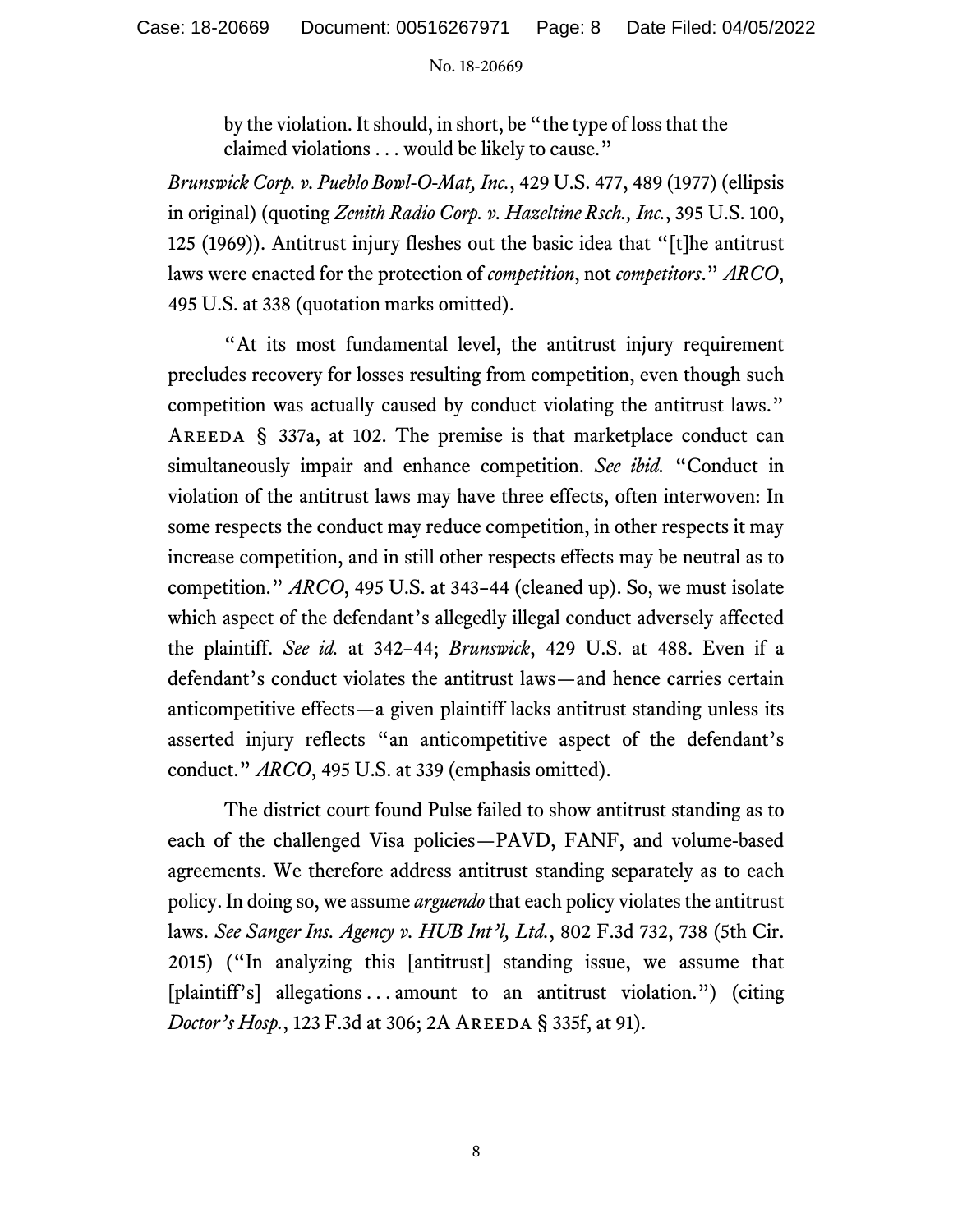## A. *PAVD*

Pulse contends it has antitrust standing to contest Visa's PAVD program. Pulse alleges the program is an illegal tying arrangement that requires issuers to enable PAVD (and thereby Visa PIN transactions) on any Visa signature debit card.<sup>[8](#page-8-0)</sup> As a result, Pulse can no longer be the exclusive PIN network on Visa cards, and, as merchants choose to route PIN transactions via Visa, Pulse loses transaction volume and revenue. We disagree with Pulse.

Before PAVD, Visa debit cards usually included one signature network and one PIN network. Visa reserved the signature slot for itself and, in compliance with the Durbin Amendment, reserved the PIN slot for a nonaffiliate. By obtaining exclusive placement on Visa debit cards as the sole PIN network, Pulse benefited from that effective exclusion of Visa from the PIN network market. But the PAVD program gives merchants a competing option. Whereas Pulse previously was the only PIN network on Visa signature debit cards, PAVD now guarantees merchants the choice of routing PIN transactions via Pulse's or Visa's network. As merchants choose Visa's over Pulse's, Pulse loses PIN debit volume and revenue.

This brings us to the core of Pulse's alleged injury: merchants, when given the option of Visa (through PAVD) or Pulse, are choosing Visa. Pulse, understandably, would prefer that merchants be denied that choice.Antitrust law does not assist Pulse in achieving that goal.

<span id="page-8-0"></span> $8$  An illegal tying arrangement is one where the seller "exploit[s] . . . its control over the tying product to force the buyer into the purchase of a tied product that the buyer either did not want at all, or might have preferred to purchase elsewhere on different terms." *Ill. Tool Works, Inc. v. Indep. Ink, Inc.*, 547 U.S. 28, 34–35 (2006) (internal citation omitted); *see also* Areeda § 340c2, at 170 ("A dominant seller can exploit its market power directly by charging a price higher than the competitive price would be, or indirectly by forcing the buyer to buy a second product. The seller may have reasons to prefer the second route, just as society may choose to condemn it as an unlawful tie, because it 'introduces an alien factor' into competition among rival producers of that second product.").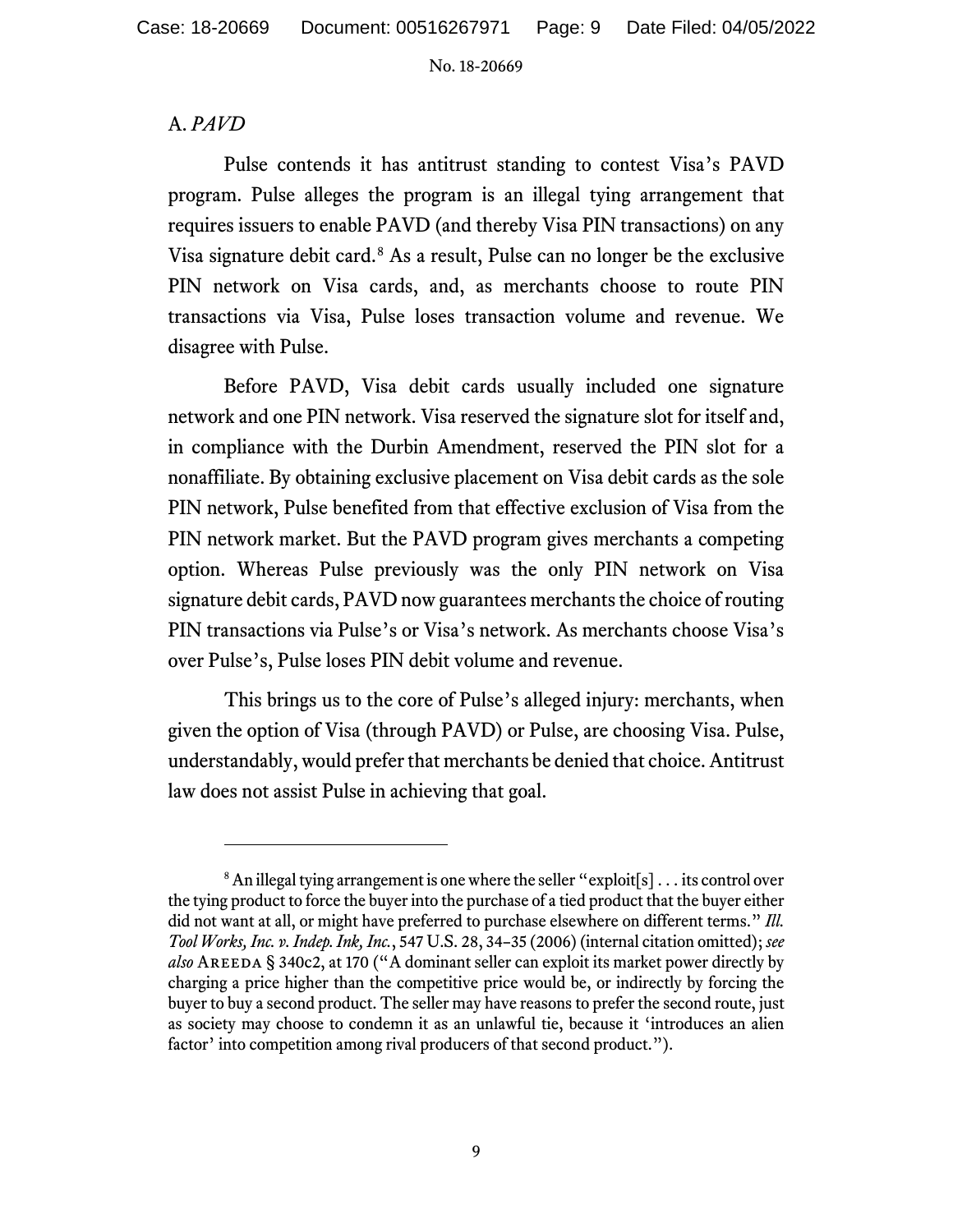Loss from competition itself—that is, loss in the form of customers' choosing the competitor's goods and services over the plaintiff's—does not constitute antitrust injury, even if the defendant is violating antitrust laws in order to offer customers that choice. *See Brunswick*, 429 U.S. at 487–88. A plaintiff that sues a rival, complaining that the rival's mere presence in the market causes it injury, seeks to gain not the opportunity to compete in the marketplace but only "the benefits of increased concentration." *Id.* at 488. Such a plaintiff seeks not "to share shelf space with its competitor" but to have "that shelf space all to itself." *NicSand, Inc. v. 3M Co.*, 507 F.3d 442, 454 (6th Cir. 2007) (en banc). To be sure, the defendant might have violated the antitrust laws to place itself on the shelf next to the plaintiff, but it would be "inimical to the purposes of [the antitrust] laws" to recognize the plaintiff as being injured by the defendant's presence on that shelf. *Brunswick*, 429 U.S. at 488. Pulse has therefore not shown antitrust injury here.<sup>[9](#page-9-0)</sup>

Pulse counters that its loss of exclusive-dealing arrangements can constitute antitrust injury because exclusive dealing may be the only way for non-dominant firms, such as Pulse, to compete. We disagree. Pulse cites multiple cases to support its "loss-of-exclusivity" theory of injury.[10](#page-9-1) But those cases teach only the well-established proposition that exclusive-dealing arrangements are not *per se* antitrust violations.[11](#page-9-2) Whether exclusive-dealing

<span id="page-9-0"></span><sup>&</sup>lt;sup>9</sup> To be sure, Pulse has shown injury-in-fact. It claims Visa's conduct caused it to lose PIN debit volume and revenue, and that Visa impeded its efforts to compete with its PINless products. These allegations of economic injury establish injury in fact. *See, e.g.*, *Energy Mgmt. Corp. v. City of Shreveport*, 397 F.3d 297, 302 (5th Cir. 2005). But Pulse still lacks antitrust standing because of the lack of antitrust injury. *ARCO*, 495 U.S. at 343–44.

<span id="page-9-1"></span><sup>10</sup> *E.g.*, *Tampa Elec. Co. v. Nashville Coal Co.*, 365 U.S. 320, 334 (1961); *FTC v. Motion Picture Advert. Serv. Co.*, 344 U.S. 392, 396 (1953); *Hornsby Oil Co. v. Champion Spark Plug Co.*, 714 F.2d 1384, 1392 n.6 (5th Cir. 1983).

<span id="page-9-2"></span><sup>11</sup> *See Tampa Elec.*, 365 U.S. at 327 ("In practical application, even though a contract is found to be an exclusive-dealing arrangement, it does not violate [antitrust law] unless the court believes it probable that performance of the contract will foreclose competition in a substantial share of the line of commerce affected."); *Motion Picture Advert.*, 344 U.S. at 395-96 (recognizing that exclusive-dealing agreements are not *per se*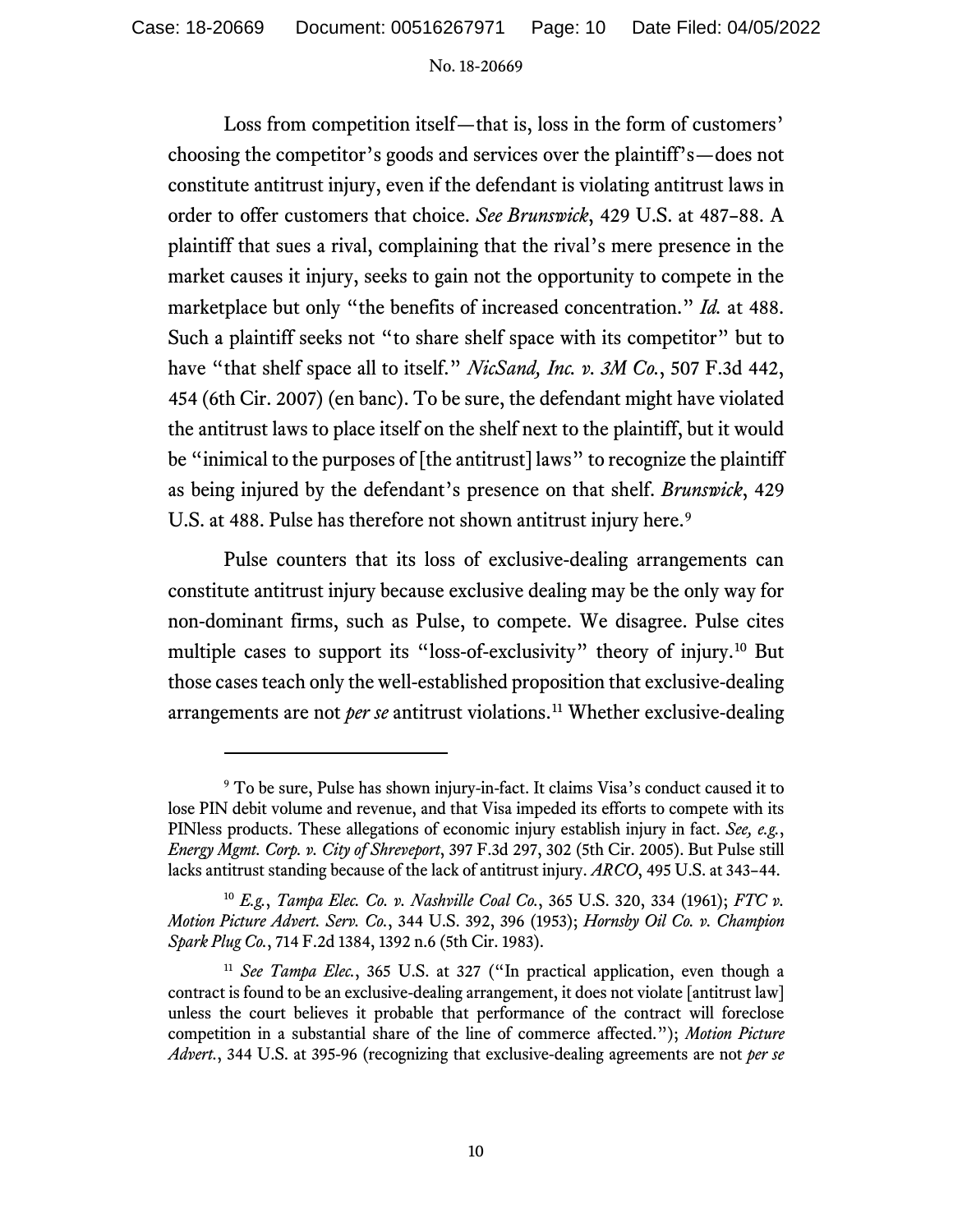arrangements are legal is a question separate from whether conduct that limits exclusivity, like Visa's here, causes antitrust injury. In this case, the answer is no.

Neither does the calculus change if we construe Pulse's injury as the loss of the ability to negotiate for exclusivity instead of the loss of exclusivity itself. True, Pulse is not exactly suing to deny Visa participation in the market for PIN transactions—even if Pulse's suit were successful, Visa could still offer issuers incentives to enable PAVD on Visa debit cards, and Pulse presumably would offer competing incentives. And it might be, as Pulse claims, that "many issuers would prefer not to enable PAVD" because the associated transaction fees, though lower for merchants, are higher for issuers. Nevertheless, the injury to Pulse—as distinguished from any possible injury to issuers—is, ultimately, a loss of transaction volume for having to compete with Visa for merchant transactions.[12](#page-10-0) That kind of loss is not for antitrust laws to remedy. *Brunswick*, 429 U.S. at 489.

Perhaps exclusive dealing is the only way Pulse can facilitate its expansion as a non-dominant firm. But antitrust law wasn't made to help a smaller firm expand where competition limits its ability to do so on its own.<sup>[13](#page-10-1)</sup> Congress may enact legislation—such as the Durbin Amendment specifically to assist smaller firms, but it is not for the courts to retrofit

antitrust violations); *Hornsby*, 714 F.2d at 1392 n.6 ("Exclusive dealing arrangements have not received the more stringent *per se* treatment.").

<span id="page-10-0"></span> $12$  This also suggests that parties other than Pulse are better situated to bring suit and that Pulse therefore lacks "proper plaintiff status." *See ARCO*, 495 U.S. at 345–46 (noting that "a competitor will be injured and hence motivated to sue only when a vertical, maximum-price-fixing arrangement has a *procompetitive* impact on the market," so the competitor's suit "would not protect the rights of dealers and consumers under the antitrust laws").

<span id="page-10-1"></span><sup>13</sup> *See Cargill, Inc. v. Monfort of Colo., Inc.*, 479 U.S. 104, 116 (1986) ("[I]t is in the interest of competition to permit dominant firms to engage in vigorous competition . . . .").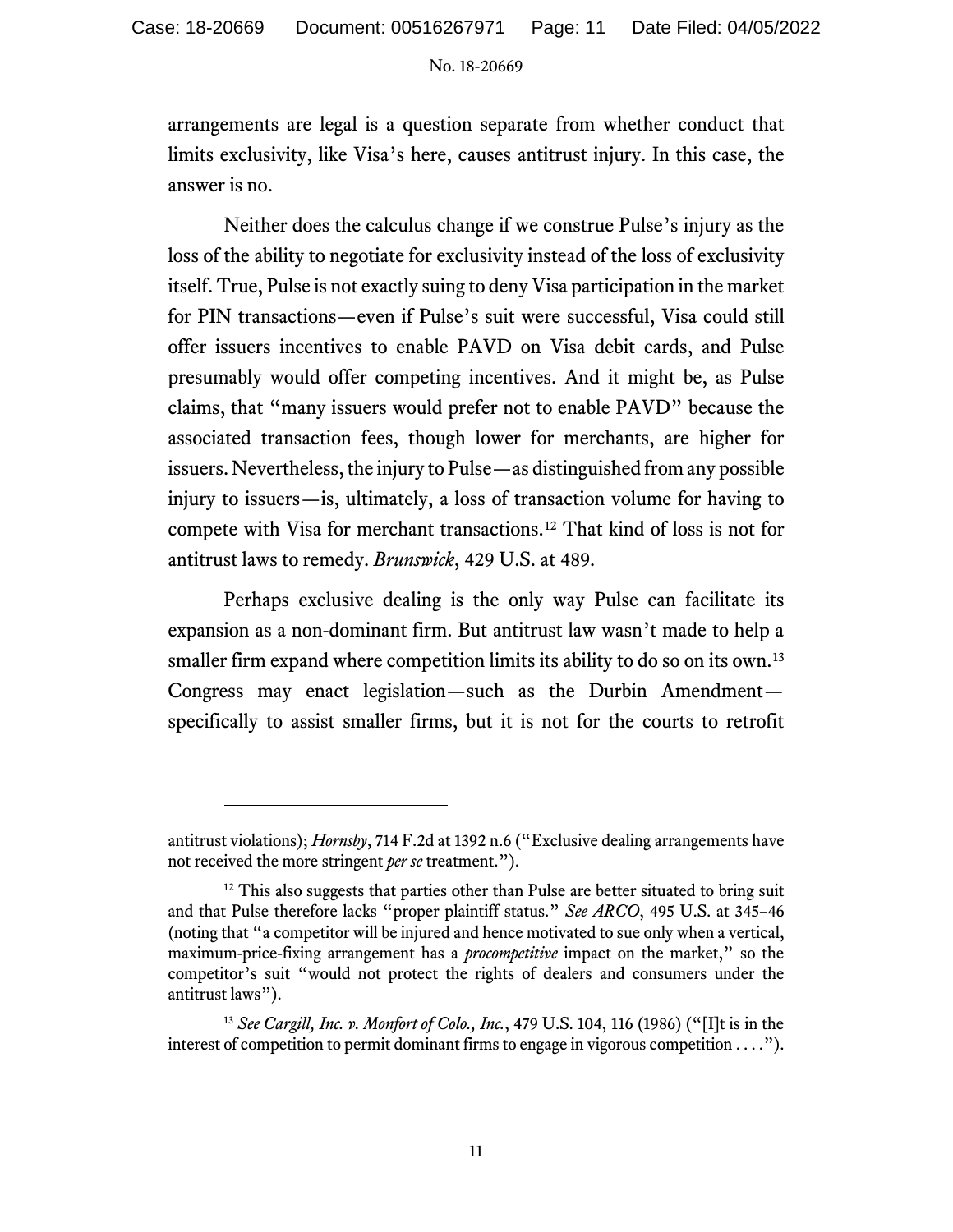antitrust law to further such goals.<sup>[14](#page-11-0)</sup> Even assuming Visa's PAVD program is an illegal tie, Pulse's injury—decreased PIN debit volume and revenue as merchants choose Visa over Pulse—results from increased competition and is therefore not antitrust injury.

## B. *FANF*

Pulse also argues it has antitrust standing to contest FANF. It alleges the FANF pricing structure has caused merchants to use its debit network less, decreasing Pulse's revenue. Visa orchestrates this injury, Pulse claims, in two integrated steps. First, Visa uses its market dominance to foist on merchants a high fixed fee they wouldn't ordinarily accept. Second, Visa then uses the revenues from that unavoidable upfront fee to artificially lower its per-transaction fees, which effectively forecloses rivals like Pulse from competing. Visa responds that Pulse is really harmed only by the increased competition created by FANF (*i.e.*, cheaper per-transaction fees), rather than some anticompetitive aspect of the pricing structure. And injury from increased competition, Visa reminds us, is no concern of the antitrust laws. We agree with Pulse.

Visa might have a point if Pulse were complaining only that Visa had slashed its per-transaction prices. *See, e.g.*, *Felder's Collision Parts, Inc. v. All Star Advert. Agency, Inc.*, 777 F.3d 756, 760–61 (5th Cir. 2015) ("Low prices benefit consumers and are usually the product of the competitive marketplace that the antitrust laws are aimed at promoting." (citing *Brooke Grp. Ltd. v. Brown & Williamson Tobacco Corp.*, 509 U.S. 209, 223 (1993))). Pulse claims more than price competition is afoot, though. After the Durbin Amendment loosened Visa's grip on the debit network market, Visa began shedding merchants to Pulse and other networks because its pricing wasn't

<span id="page-11-0"></span><sup>&</sup>lt;sup>14</sup> See Brunswick, 429 U.S. at 488 ("Congress is free, if it desires, to mandate damages awards for all dislocations caused by unlawful mergers despite the peculiar consequences of so doing.").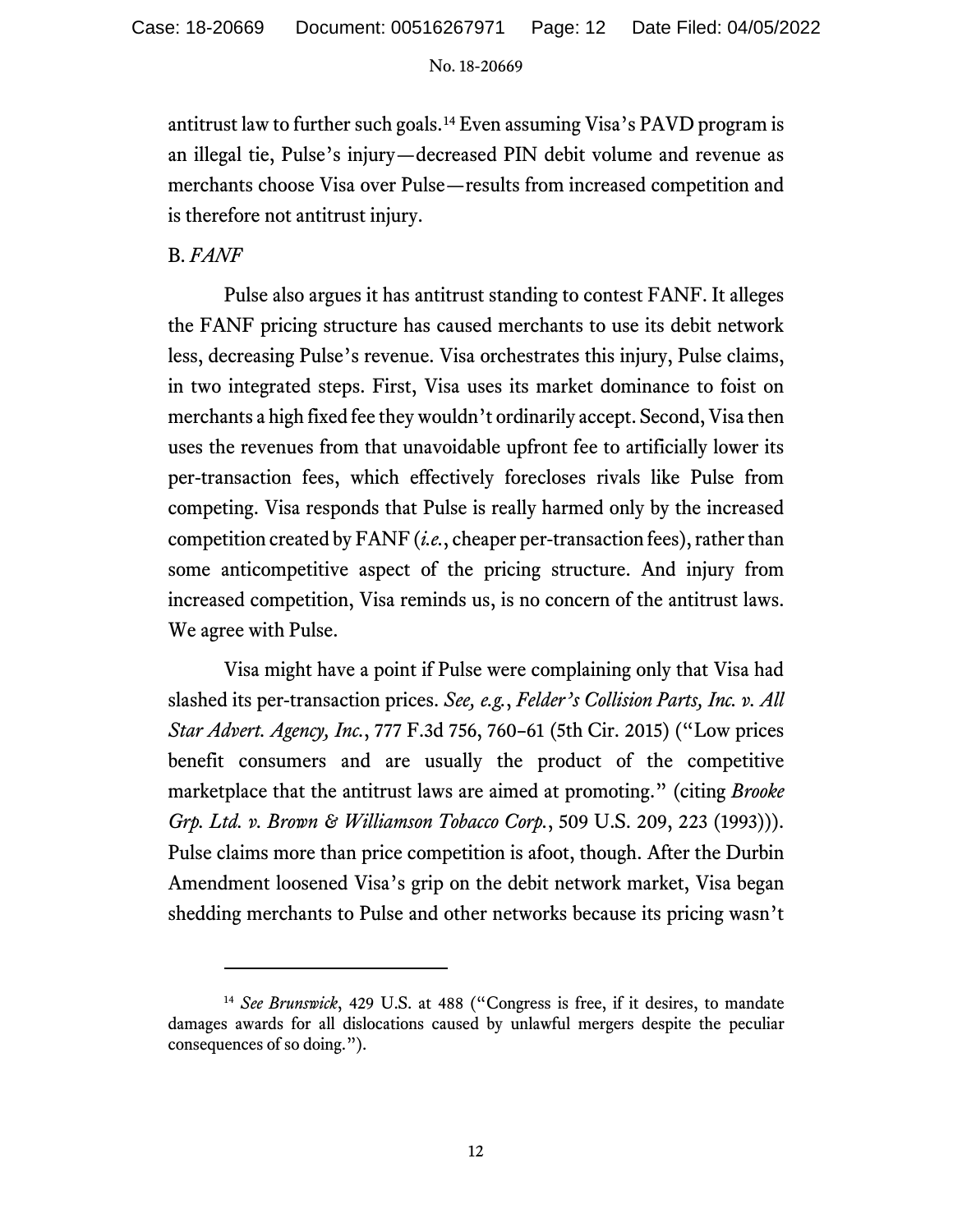competitive on a per-transaction basis. Instead of improving its product or competing on price, however, VISA began charging the FANF to merchants—and then using some of those revenues to reduce pertransaction fees. This integrated fee structure, argues Pulse, forces merchants to pay a higher total cost (fixed plus per-transaction fees) than before, and yet Visa's market share and profits have recovered.

This alleged scheme inflicts antitrust injury on Pulse. Under Pulse's theory, it doesn't lose customers to Visa in a fair fight over per-transaction fees. Rather, Pulse loses customers because Visa abuses its dominance in the debit card market. Merchants have no choice but to pay Visa's high fixed monthly fee. They recoup that expense by routing more transactions through Visa's network, which charges lower per-transaction fees than competitors. But Visa can achieve that only by leveraging the upfront fees to artificially deflate its per-transaction fees. We must assume this pricing structure violates the antitrust laws. *See Sanger Ins. Agency*, 802 F.3d at 738; *Doctor's Hosp.*, 123 F.3d at 306. When we do, the link between Pulse's injury and Visa's alleged anticompetitive conduct becomes plain. Pulse is squeezed out of the market because Visa exploits its dominance to impose supracompetitive prices on merchants and simultaneously undercut competitors' per-transaction fees. That is textbook antitrust injury. *See Andrx Pharms., Inc. v. Biovail Corp. Int'l*, 256 F.3d 799, 816–17 (D.C. Cir. 2001) ("Irrespective of consumer injury, an excluded competitor . . . suffers a distinct injury if it is prevented from selling its product.").[15](#page-12-0)

Visa's counterarguments do not persuade us.

First, Visa argues that Pulse can't show antitrust injury because "Pulse does not contend that Visa's lowered per-transaction fees are

<span id="page-12-0"></span><sup>&</sup>lt;sup>15</sup> Pulse obviously suffers injury-in-fact from the FANF, as it contributed to Pulse's losing volume and market share. These injuries are real harms that Visa allegedly intended to inflict.Allegations of economic harm are enough to establish injury in fact. *See supra* note 9. The district court plainly erred to the extent it concluded otherwise.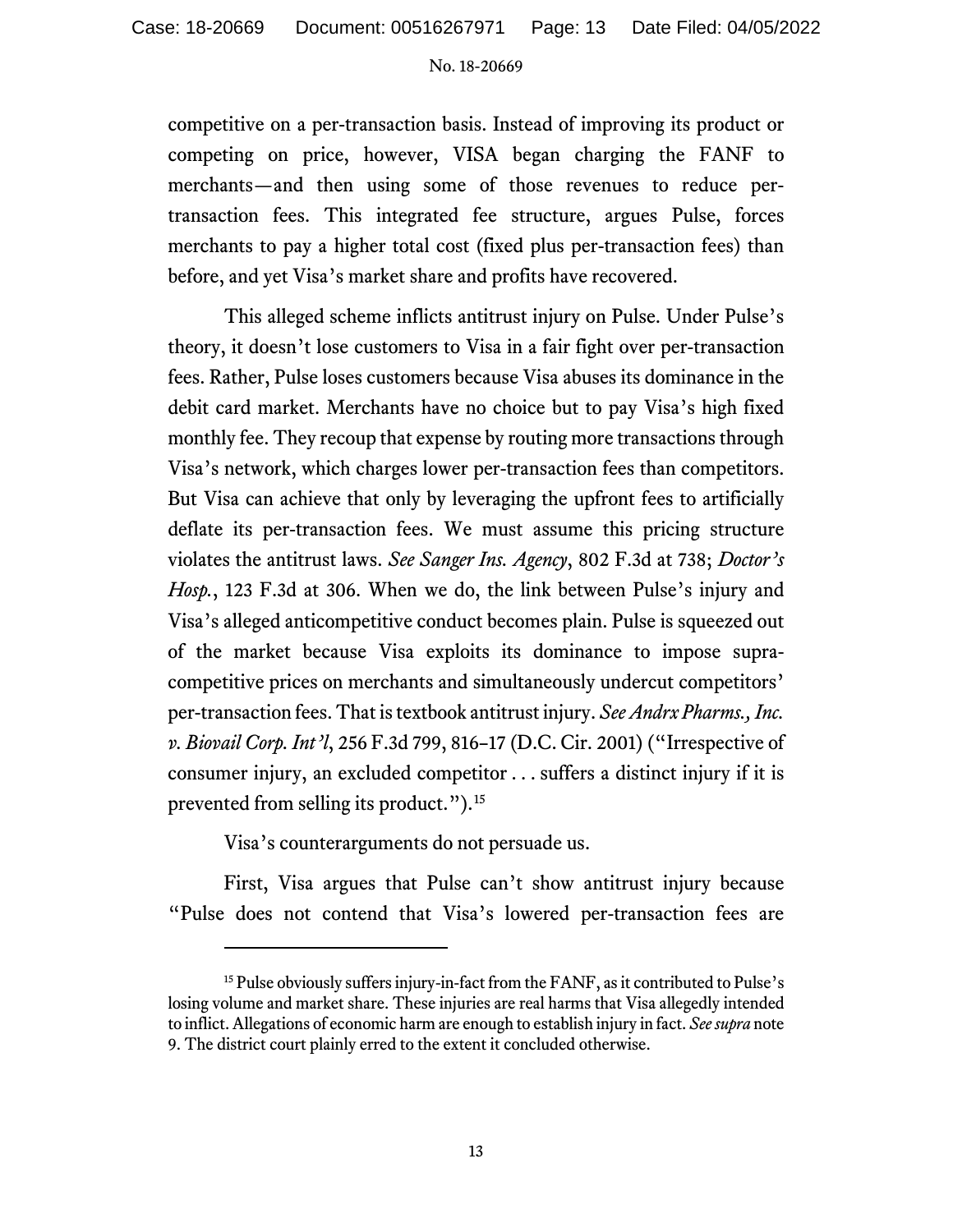predatory" and "injuries that flow from non-predatory price cuts are not antitrust injuries." For this argument, Visa relies heavily on the Supreme Court's *ARCO* decision. *See* 495 U.S. at 340. It quotes the Court's statements that "[l]ow prices benefit consumers regardless of how those prices are set" and that "[w]hen prices are not predatory, any losses flowing from them cannot be said to stem from an *anticompetitive* aspect of the defendant's conduct." *Id.* at 340–41.

Visa's argument misperceives Pulse's antitrust claim. Pulse isn't complaining about *low* prices but about *high* prices—*i.e.*, the supracompetitive overall prices Visa can charge merchants by exploiting its market dominance. To be sure, part of Visa's scheme is to use the upfront fixed fee to artificially deflate its per-transaction charges as to which it faces direct competition. But, as Pulse points out, "that is just a manifestation of an integrated strategy of using market and monopoly power to charge supracompetitive prices."

*ARCO* is inapposite. There, an oil company allegedly conspired with its dealers to set maximum resale prices for gas. A competitor of those dealers sued on the theory that this was a "vertical, maximum-price-fixing agreement," at the time a *per se* Sherman Act violation. 495 U.S. at 331–33.[16](#page-13-0) The Supreme Court found the competitor lacked antitrust injury. *Id.* at 336– 38. The anticompetitive effects of the vertical agreement—while harmful to the dealers bound by it and their consumers—were actually beneficial to the competitor, which could undercut those dealers on prices or services.[17](#page-13-1) The Court also rejected the competitor's alternative argument that the agreement

<span id="page-13-0"></span><sup>16</sup> That is no longer the case. *See State Oil Co. v. Khan*, 522 U.S. 3, 7 (1997) (overruling *Albrecht v. Herald Co.*, 390 U.S. 145 (1968), and holding that an alleged vertical maximum price-fixing agreement is subject to the rule of reason).

<span id="page-13-1"></span><sup>17</sup> *See id.* at 336–37 ("Respondent was *benefited* rather than harmed if petitioner's pricing policies restricted ARCO sales to a few large dealers or prevented petitioner's dealers from offering services desired by consumers such as credit card sales.").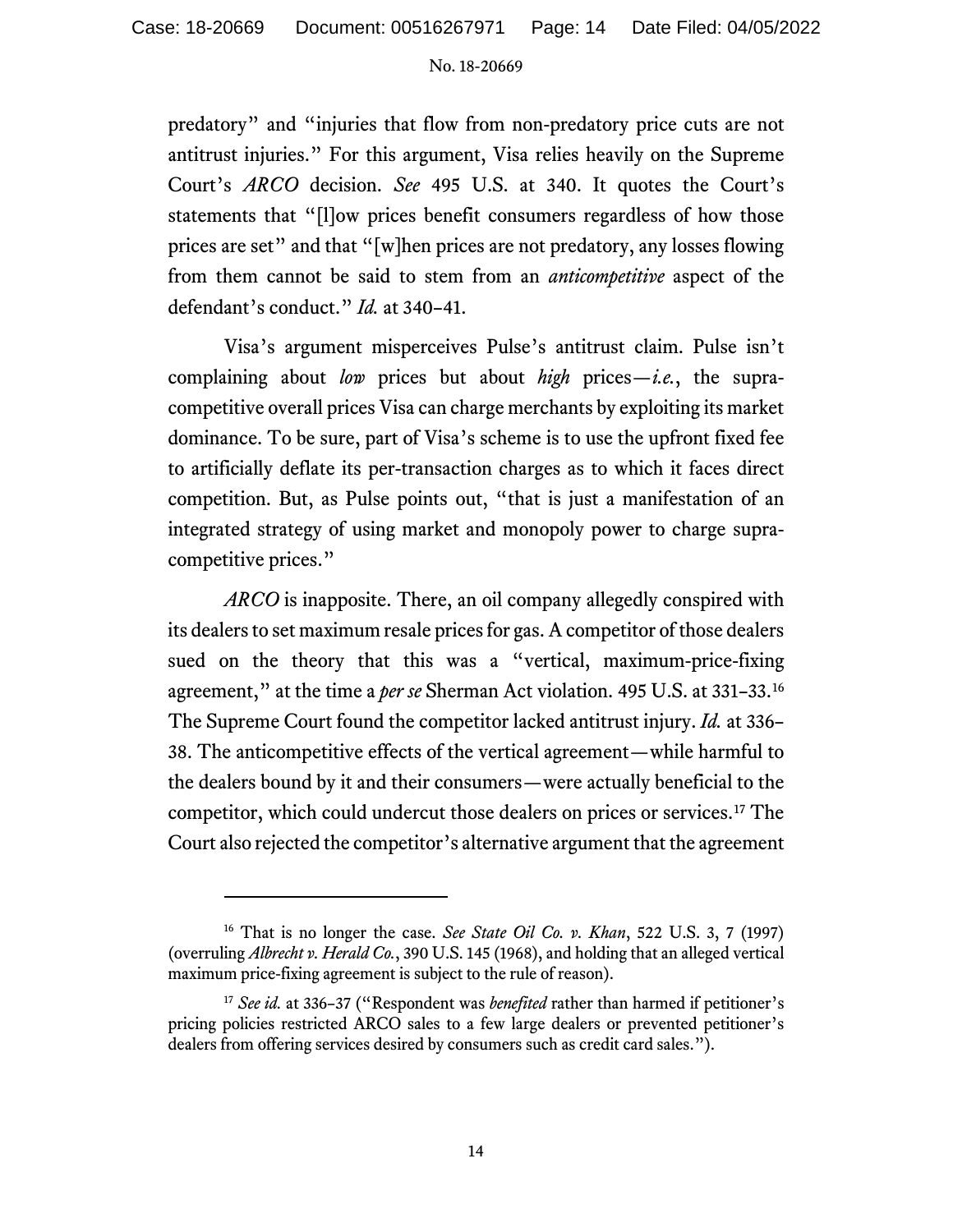injured it by setting prices too *low*. As the Court explained, antitrust injury cannot be founded on a claim that firms have "lower[ed] prices but maintain[ed] them above predatory levels." *Id.* at 337. In other words, harm from "nonpredatory price competition" does not arise from "an *anticompetitive* aspect of the defendant's conduct." *Id.* at 338–39 (citing *Brunswick*, 429 U.S. at 487); *see also Felder's*, 777 F.3d at 760–62.

This context shows why Visa's reliance on *ARCO* is unavailing. In that case, antitrust injury was absent because the plaintiff competitor was not harmed (and instead was benefited) by the anticompetitive aspects of the alleged antitrust violation. Here, by contrast, Pulse is injured precisely by the anticompetitive aspects of Visa's conduct, *i.e.*, the integrated FANF structure that excludes Pulse from the market. Moreover, *ARCO* discussed predatory pricing in the context of antitrust claims targeting the low prices set by a price-fixing agreement. 495 U.S. at 338–41. Pulse, by contrast, isn't challenging FANF because it imposes low or below-cost pricing. Rather, it argues that FANF abuses Visa's market power, specifically by imposing supra-competitive prices on merchants while manipulating prices in a way that excludes competitors from the market.

Second, Visa argues we should disregard FANF's integrated pricing structure and instead treat the fixed fees and the per-transaction fees separately. Visa relies on the statement in *ARCO* that antitrust injury must be "attributable to *an anti-competitive aspect* of the practice under scrutiny." *ARCO*, 495 U.S. at 334 (emphasis added) (citing *Cargill, Inc. v. Monfort of Colo., Inc.*, 479 U.S. 104, 109–10 (1986)). On this view, Pulse's injury can be attributed only to the low per-transaction fees—not to the fixed fees—and hence only to the effects of price competition. We disagree.

The Supreme Court has time and again reminded us that analysis "rest[ing] on formalistic distinctions rather than actual market realities are generally disfavored in antitrust law." *Am. Express*, 138 S. Ct. at 2285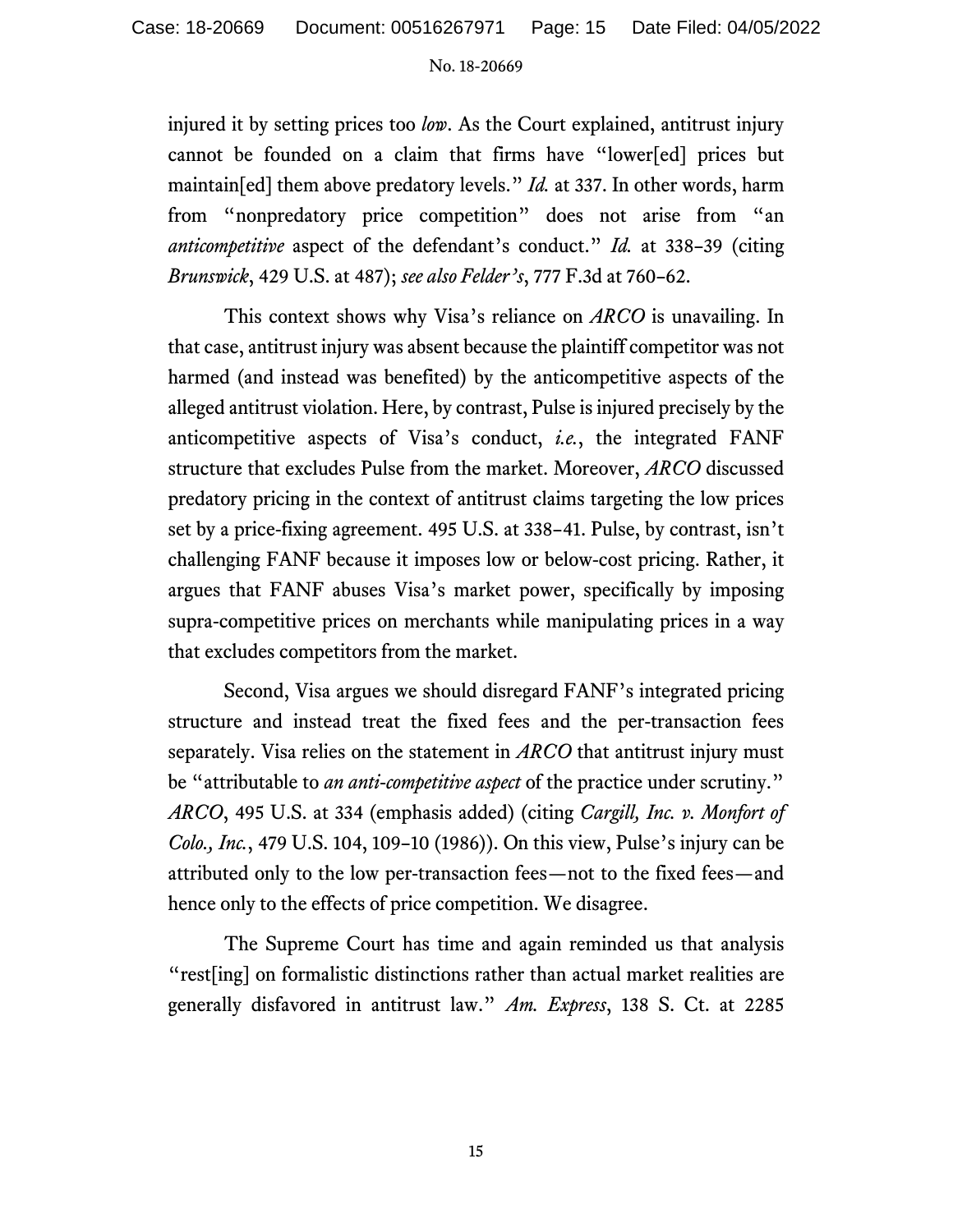(citation omitted). [18](#page-15-0) So we cannot blind ourselves to the ample record evidence that Visa created the FANF to function as an integrated program. As Pulse puts it, "Visa's fixed fees and per-transaction fees are two components of a single integrated price structure that raises overall prices for merchants while artificially deflating Visa's per-transaction charges, where Visa faces direct competition from Pulse and others." Pulse's claimed injury stems directly from the combined effect of those two components—the fixed fee allowing Visa to subsidize its per-transaction fee, imposing supracompetitive overall costs on merchants while excluding competitors from the market. To separate those components when assessing antitrust injury, as Visa wants us to do, would falsify the "actual market realities" at play here. *Eastman Kodak Co. v. Image Tech. Servs., Inc.*, 504 U.S. 451, 466 (1992). We won't do that.

Third, Visa claims Pulse is not a proper plaintiff to challenge FANF because merchants and issuers pay the FANF, not Pulse. We again disagree.

Antitrust standing requires "proper plaintiff status, which assures that other parties are not better situated to bring suit." *Doctor's Hosp.*, 123 F.3d at 305. This inquiry focuses on proximate causation.[19](#page-15-1) Our circuit considers factors such as (1) "whether the plaintiff's injuries or their causal link to the defendant are speculative"; (2) "whether other parties have been more directly harmed"; and (3) "whether allowing this plaintiff to sue would risk multiple lawsuits, duplicative recoveries, or complex damage

<span id="page-15-0"></span><sup>18</sup> *See also NCAA v. Alston*, 141 S. Ct. 2141, 2158 (2021) ("Whether an antitrust violation exists necessarily depends on a careful analysis of market realities." (citations omitted)); *Doctor's Hosp.*, 123 F.3d at 305 (explaining "antitrust injury for standing purposes should be viewed from the perspective of the plaintiff's position in the marketplace").

<span id="page-15-1"></span><sup>19</sup> *See, e.g.*, *Lexmark Int'l, Inc. v. Static Control Components, Inc.*, 572 U.S. 118, 126 (2014) (citing *Associated Gen. Contractors of Cal., Inc. v. Carpenters*, 459 U.S. 519, 532–33 (1983)).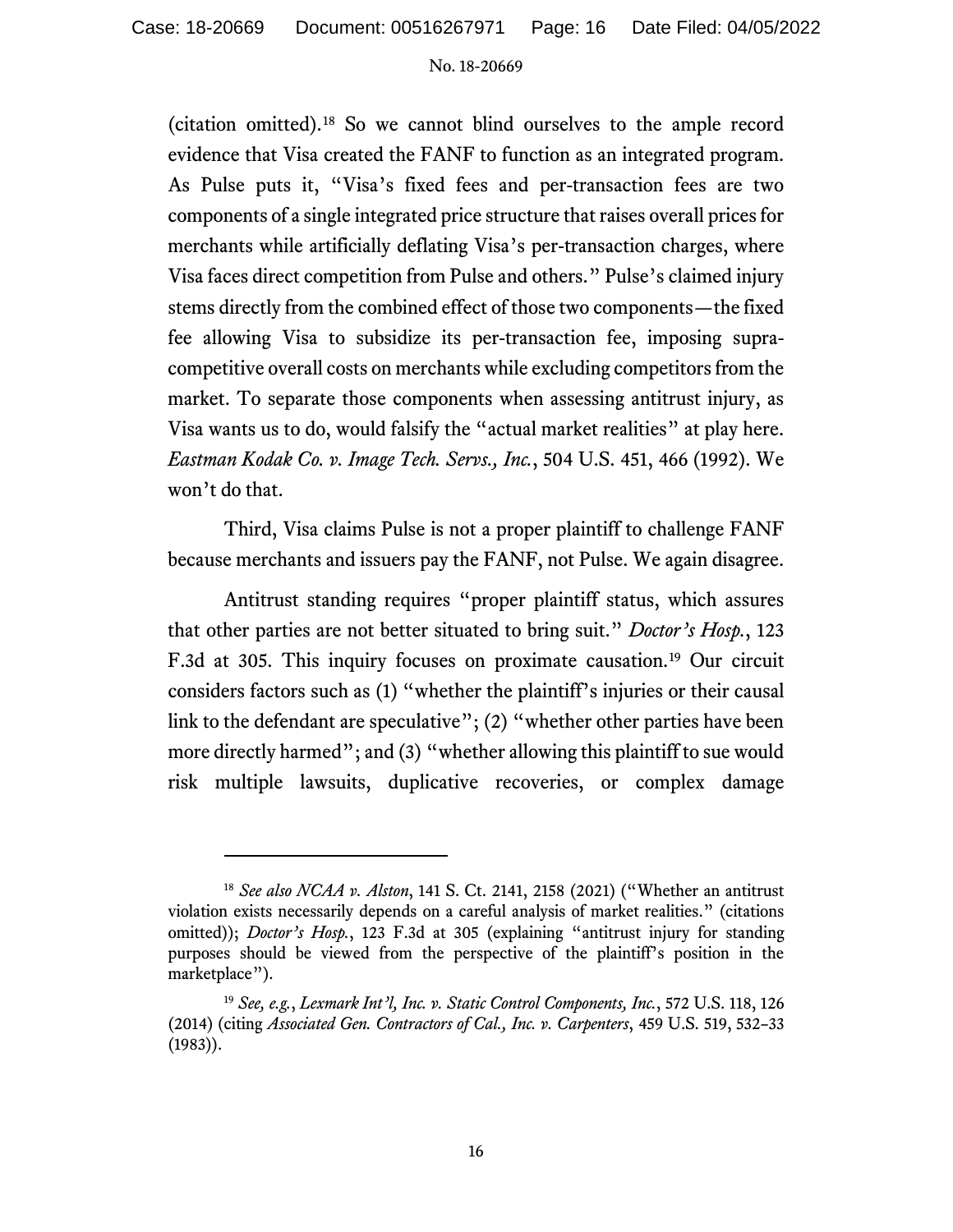apportionment." *McCormack*, 845 F.2d at 1341; *see also Norris v. Hearst Trust*, 500 F.3d 454, 465 (5th Cir. 2007).

Pulse is a proper plaintiff to challenge FANF. Pulse claims FANF squeezes it out of the debit network market, reducing Pulse's transaction volume and market share. Based on the record, a reasonable jury could find a non-speculative causal link between these claimed injuries and FANF. *See McCormack*, 845 F.2d at 1341.<sup>[20](#page-16-0)</sup> Moreover, Pulse's claimed harm-being driven from the market by FANF's abusive structure—is distinct from any increased costs FANF may visit on merchants or issuers. Those harms are no more direct than the ones Pulse claims as an excluded competitor. *See ibid.*<sup>[21](#page-16-1)</sup> Finally, no merchant or issuer could recover for Pulse's competitive injuries, so there is no chance of duplicative recoveries. *Ibid.* [22](#page-16-2)

<span id="page-16-0"></span><sup>&</sup>lt;sup>20</sup> Conceding Pulse has lost volume and market share, Visa attributes those losses to business failures unrelated to Visa's conduct. Maybe, maybe not. But it is Visa which moved for summary judgment, and so Pulse gets the benefit of all reasonable inferences from the record. *La. Crawfish Producers*, 852 F.3d at 462. A reasonable jury could conclude from the record that Visa's policies deprived Pulse of the opportunity to compete for business from at least one major merchant.

<span id="page-16-1"></span><sup>21</sup> *See also Norris*, 500 F.3d at 467 (holding plaintiffs lacked standing because they were "neither consumers nor competitors in the market attempted to be constrained"); *TCA Bldg. Co. v. Nw. Res. Co.*, 861 F. Supp. 1366, 1380 (S.D. Tex. 1994) ("As a competitor for sales . . . in a market which the Defendants have allegedly monopolized, which has allegedly lost sales due to the Defendants' allegedly unlawful agreement to exclude competitors, no party is in a better position to vindicate the purposes of the antitrust laws than [the plaintiff].").

<span id="page-16-2"></span> $22$  That is, no merchant or issuer could recover from Visa for Pulse's lost profits and market share. *See, e.g.*, *Den Norske Stats Oljeselskap As v. Heeremac V.O.F.*, 241 F.3d 420, 438 (5th Cir. 2001) (Jones, J., dissenting) (stating that had the majority reached the issue of antitrust standing, the plaintiff was a proper plaintiff because "[t]here is no suggestion that any unnamed party can seek to recover *for the same damages [the plaintiff] suffered*" (emphasis added)); *see also Andrx Pharm.*, 256 F.3d at 817 (finding a competitor had antitrust standing because his "alleged injury [was] not measured by or derived from" the injury suffered by "consumer plaintiffs").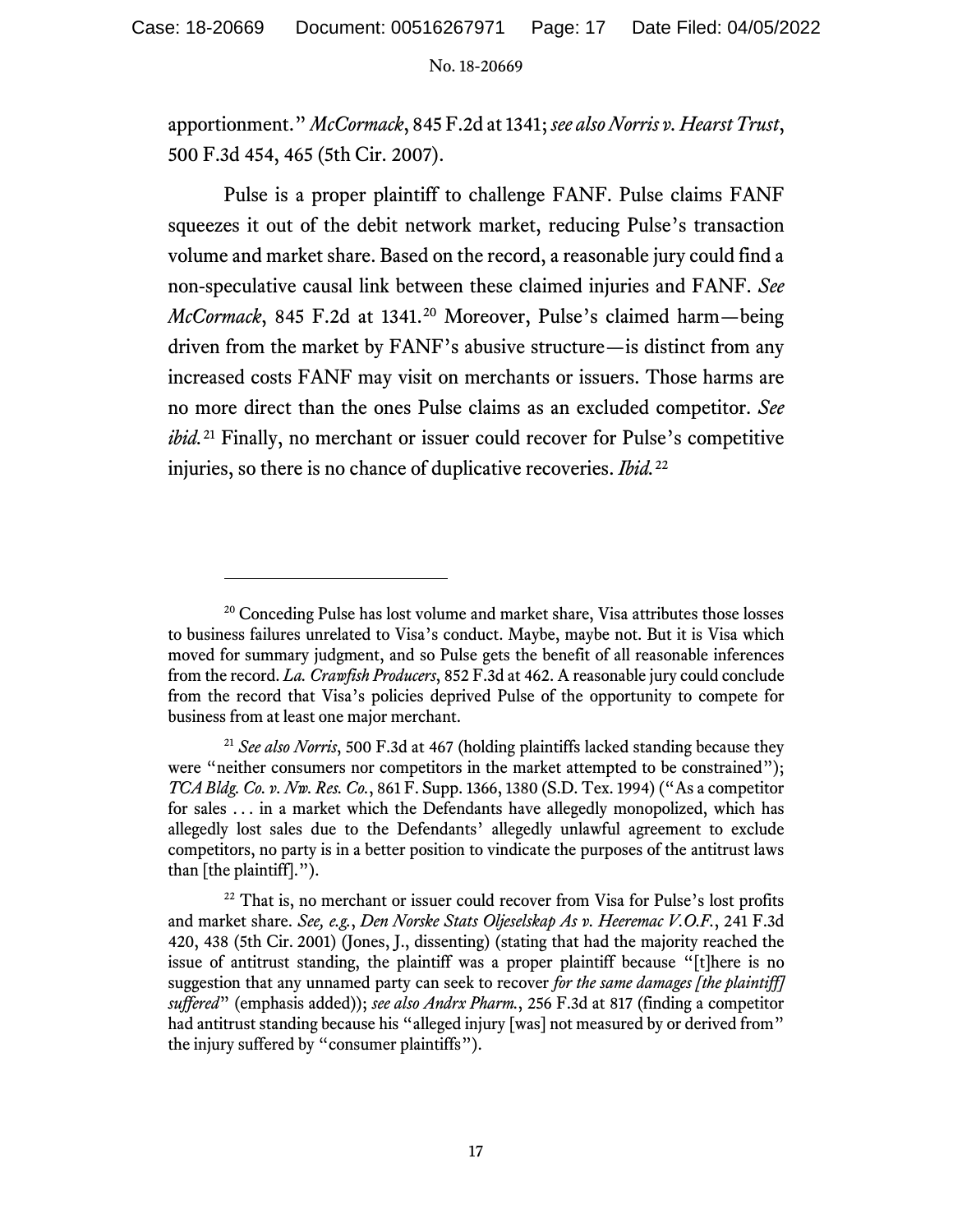### C. *Volume-Based Agreements*

Finally, Pulse argues it suffers antitrust injury from Visa's volumebased routing agreements with merchants and issuers. These agreements, Pulse alleges, are "designed to lock up the market and thereby protect Visa's lucrative signature debit business from competition from Pulse Pay Express and other debit networks' PINless products." Pulse claims the agreements thus constitute "exclusive-dealing or quasi-exclusive-dealing agreements," which Visa has employed to suppress competition and reduce Pulse's market share in PINless transactions. *See, e.g.*, *ZF Meritor, LLC v. Eaton Corp.*, 696 F.3d 254, 270 (3d Cir. 2012).<sup>[23](#page-17-0)</sup> Pulse argues the district court erred in ruling it lacks antitrust standing to challenge the volume-based agreements. We agree.

As it did with respect to FANF, Visa argues that the agreements merely amount to "non-predatory price competition." *See ARCO*, 495 U.S. at 340–41. That's a merits question, however. At this stage we must assume that Pulse will prove the agreements violate the antitrust laws as anticompetitive exclusive-dealing arrangements. *See Doctor's Hosp.*, 123 F.3d at 306. Based on that assumption, Pulse has shown antitrust injury. Similar to its claims against FANF, Pulse isn't claiming that it's losing a fair price war against Visa. Instead, it's claiming that Visa has used its market dominance to strong-arm merchants into avoiding Pulse Pay Express.

Visa also makes the factual argument that its agreements with merchants and issuers are "short term, freely terminable, contain[ ] no penalties for non-performance, and impose[] no obligations or commitments

<span id="page-17-0"></span> $23$  As the Third Circuit has explained, "[a]n exclusive dealing arrangement is an agreement in which a buyer agrees to purchase certain goods or services only from a particular seller for a certain period of time." *ZF Meritor*, 696 F.3d at 270. Such arrangements, while not always anti-competitive, "may be used by a monopolist to strengthen its position, which may ultimately harm competition." *Ibid.* (citing, *inter alia*, Tampa Elec., 365 U.S. at 327-29; 11 HERBERT HOVENKAMP, ANTITRUST LAW ¶ 1800a, at 3 (3d ed. 2011)).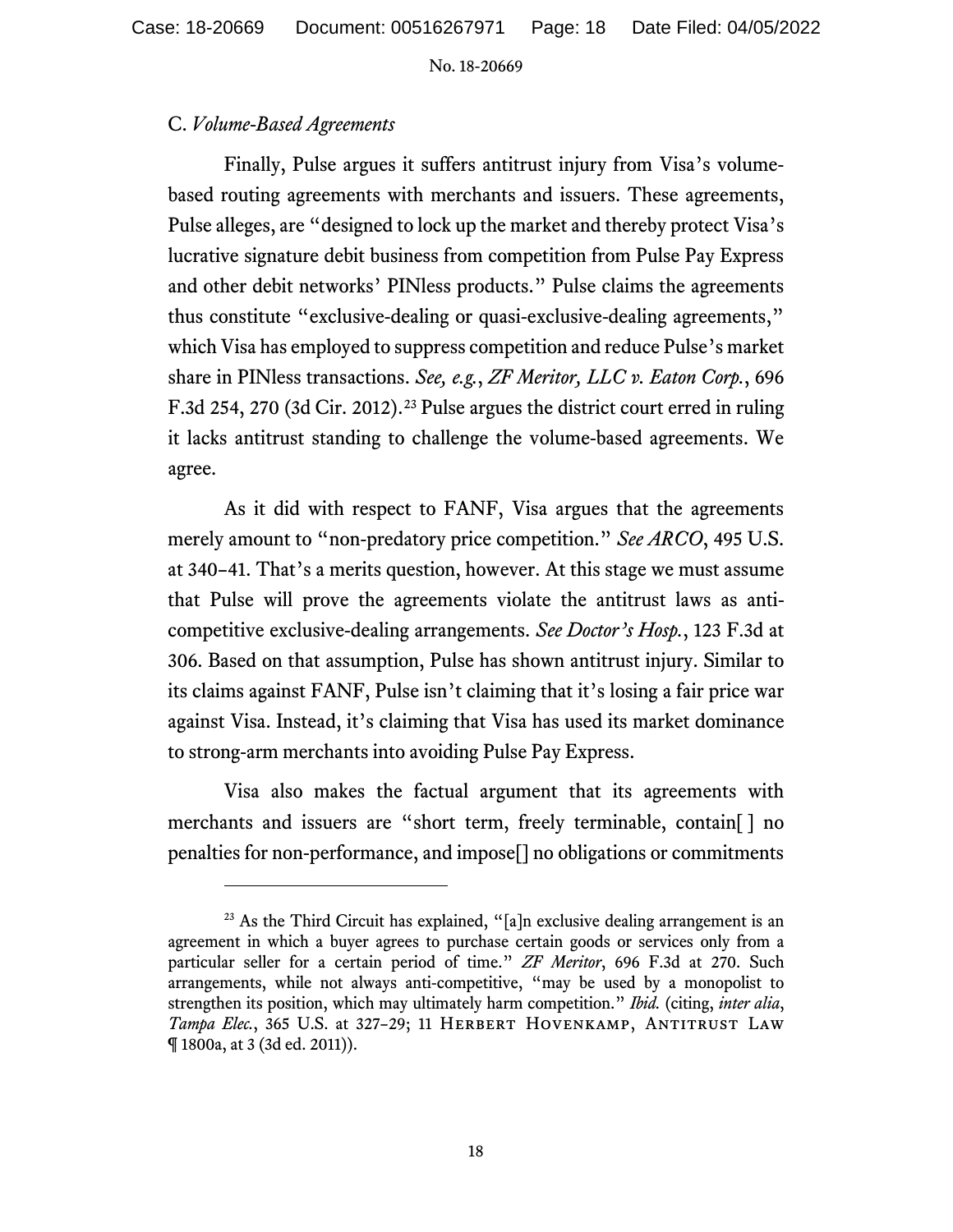on . . . merchants." But the record reveals fact disputes on that point. For instance, Pulse deposed an officer from Kroger, a major merchant, who stated that Visa fined Kroger repeatedly for using competing PIN debit networks instead of Visa's signature debit network and threatened to revoke Kroger's ability to accept any Visa debit card. So, what to make of Visa's agreements with merchants and issuers is a fact question for a jury, not a summary judgment issue for a court. And a reasonable jury could find that some of Visa's volume-based agreements amount to exclusive-dealing contracts designed to squeeze Pulse out of the PINless transaction market.<sup>24</sup>

### III. Reassignment on Remand

Pulse asks us to reassign the case to a different judge on remand. Our supervisory authority permits us to reassign cases, *see* 28 U.S.C. § 2106; *Liteky v. United States*, 510 U.S. 540, 554 (1994), but this should be done "infrequently and with great reluctance," *Miller v. Sam Houston State Univ.*, 986 F.3d 880, 892 (5th Cir. 2021) (quoting *United States v. Winters*, 174 F.3d 478, 487 (5th Cir. 1999)); *see also Johnson v. Sawyer*, 120 F.3d 1307, 1333 (5th Cir. 1997) (reassignment is "extraordinary" and "rarely invoked") (citation omitted). To assess whether to reassign, we consider three factors:

(1) whether the original judge would reasonably be expected upon remand to have substantial difficulty in putting out of his mind or her mind previously-expressed views or findings determined to be erroneous or based on evidence that must be rejected, (2) whether reassignment is advisable to preserve the appearance of justice, and (3) whether reassignment would

<span id="page-18-0"></span> $24$  That also shows why Pulse is injured-in-fact by the agreements and why it's a proper plaintiff to challenge them. Though the agreements are with merchants and issuers (and so may harm them in some way), Pulse suffers distinct and direct harm because the agreements are allegedly designed to hurt Pulse's market share. *See also* 9 AREEDA § 1800, at 10 ("If the exclusive arrangement is anticompetitive at all, it is because the arrangement forecloses rivals from adequate sales outlets. Thus, the condition that makes tying or exclusive dealing anticompetitive in the first place is that customers lack sufficient options to purchase . . . elsewhere.").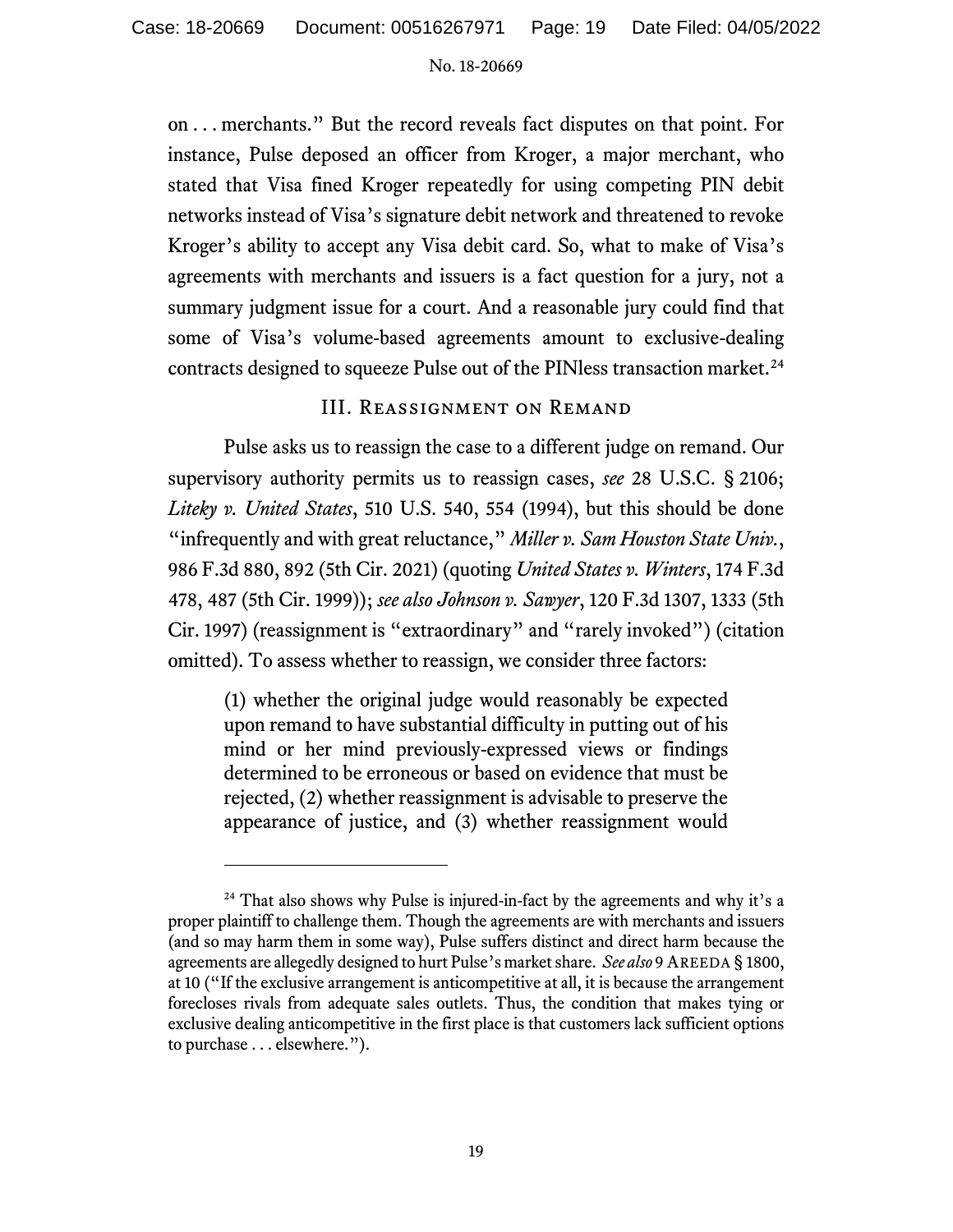entail waste and duplication out of proportion to any gain in preserving the appearance of fairness.

*Miller*, 986 F.3d at 892-93 (citation omitted).<sup>[25](#page-19-0)</sup> Applying these factors, we conclude reassignment is warranted.

Pulse's overarching contention is that the district judge had prejudged the case against Pulse from the outset. This is a serious accusation, but unfortunately there is record support for it. For example, at an initial conference in 2015, the judge repeatedly insisted that the challenged Visa policies did not harm competition and that merchants "were not forced to pay" the FANF. These are some of the key disputed issues underlying Pulse's claims. Pulse also points out that the district judge candidly revealed his disdain for antitrust law and antitrust plaintiffs. For instance, the judge remarked that "there are more bad antitrust cases than any other single category," theorized that "[t]he only real monopolies are ones supported by the government," and suggested that the Standard Oil Company wasn't a real monopoly. Viewed in isolation, any one of these admittedly gratuitous comments might be harmless. Taken together, however, they raise concerns that the judge harbored ingrained skepticism about Pulse's claims from the jump.

What happened over the ensuing four years of proceedings only sharpens those concerns. Most significantly, the district judge repeatedly stymied Pulse's legitimate requests to engage in critical discovery. As Pulse points out, "four years in[to the litigation], Pulse ha[d] not been allowed to

<span id="page-19-0"></span> $25$  Our cases also articulate a second, simpler test: a case should be reassigned "when the facts might reasonably cause an objective observer to question the judge's impartiality." *In re DaimlerChrysler Corp.*, 294 F.3d 697, 701 (5th Cir. 2002) (cleaned up); *see also Miller*, 986 F.3d at 893 (characterizing second test as "more lenient"). But the two tests are "redundan[t]" because "the second factor of the first test is virtually identical to the single question the simpler test asks." *Willey v. Harris Cty. Dist. Att'y*, 27 F.4th 1125, 1137 (5th Cir. 2022) (quoting *United States v. Khan*, 997 F.3d 242, 249 n.4 (5th Cir. 2021)). So, we needn't apply the second test.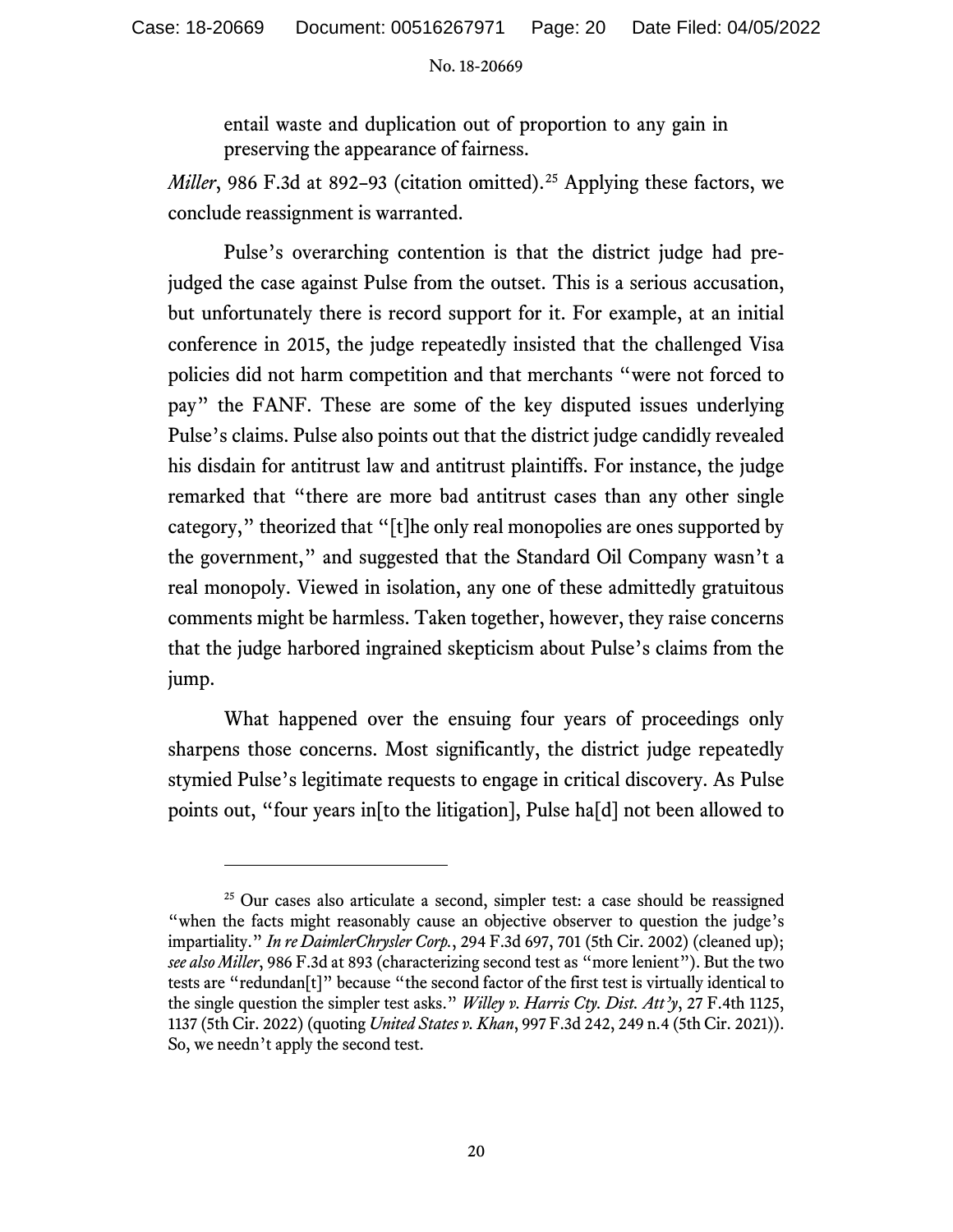take *any* party discovery from Visa—no document requests, no interrogatories, no depositions, nothing." At least eight of Pulse's requests for party and non-party discovery were denied—including discovery directed to the core issue of whether Visa was using FANF to subsidize its pertransaction fees. [26](#page-20-0) The judge also denied Pulse's request to participate in discovery in a related MDL involving Visa, even after Visa sought substantial third-party discovery from Pulse in that MDL. Indeed, instead of allowing Pulse to engage in discovery, the judge required Pulse to provide information to Visa. [27](#page-20-1) The sum total of this approach left Pulse, despite years of litigation, without any discovery on aspects of Visa's policies central to its case.

Finally, the district court's substantive rulings lend further support to Pulse's arguments for reassignment. For instance, after Visa moved to dismiss Pulse's case in 2015, the district court took nine months to issue a one-sentence order denying the motion. The order stated in full: "While the complaint is not compellingly lucid, Pulse Network, LLC, has alleged sufficient facts that probably adequately state a claim for relief." Two years later—despite the lack of meaningful discovery—Visa was allowed to move for summary judgment on both the merits and antitrust standing. The court then waited another ten months to resolve the motion. Its order consisted in—to borrow from a previous case involving the same judge that was also reassigned on remand—"a [seven]-page opinion with few citations to either

<span id="page-20-0"></span><sup>&</sup>lt;sup>26</sup> In one illustrative exchange, Pulse explained it needed discovery because "we need to know exactly how Visa is implementing [the strategies] we're complaining about." The court denied the request—first telling Pulse that it "has no evidence" that Visa uses the FANF to finance discounts on per-transaction fees, and then refusing to allow Pulse the chance to obtain that evidence: "No. You're not going to get discovery to find out that – You only suspect that it's below cost."

<span id="page-20-1"></span><sup>&</sup>lt;sup>27</sup> The district court suggested that Pulse should be required to produce unilateral discovery because it is the plaintiff: "since [Pulse] brought the lawsuit, it's going to have to show Visa what it's done before I make them reveal their records. They started it. They're going to have to take the lead in furnishing the data they have that reflects the injury they say they inflicted."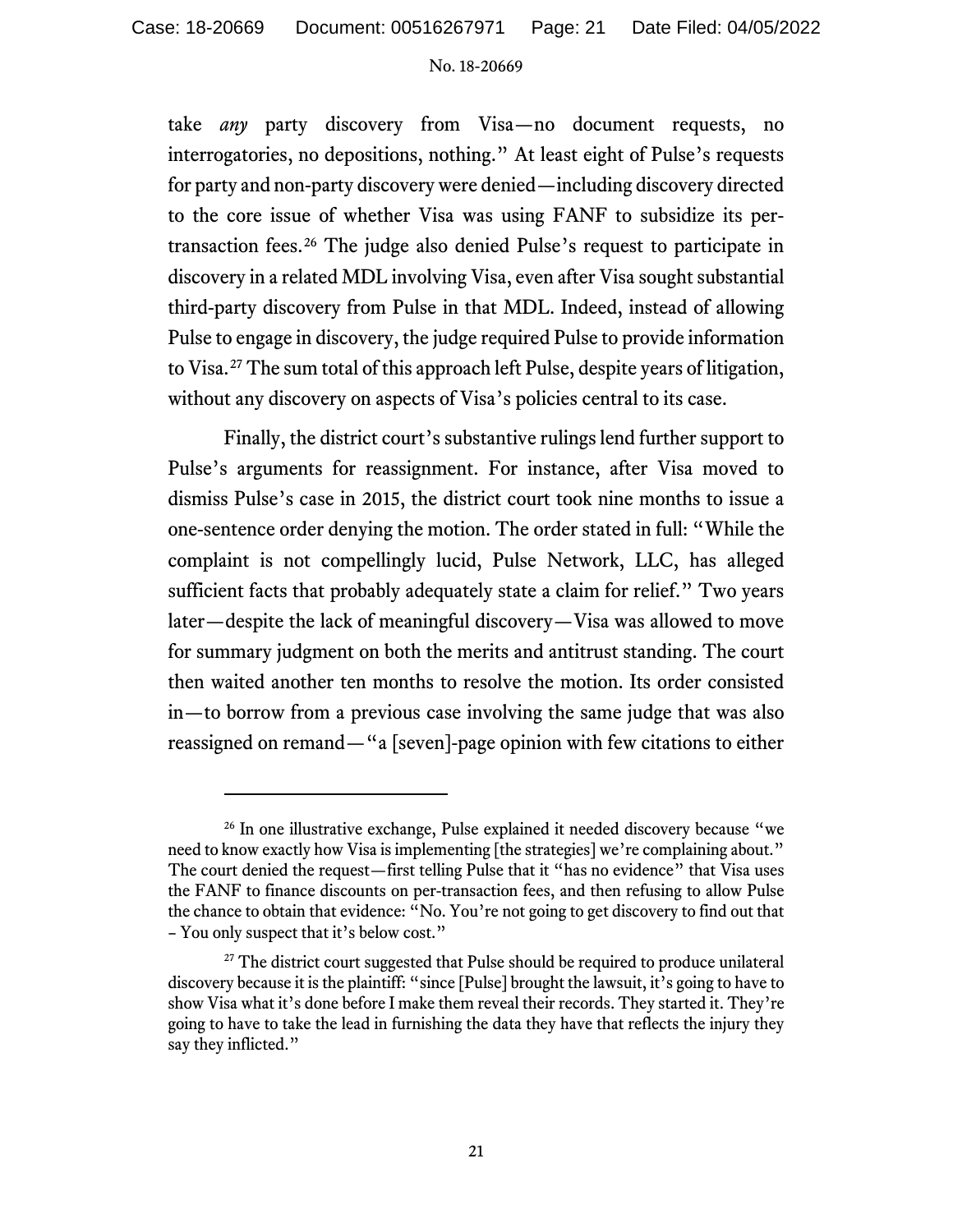record evidence or relevant legal authority . . . consist[ing] almost entirely of conclusory statements." *United States ex rel. Little v. Shell Expl. & Prod. Co.*, 602 F. App'x 959, 975 (5th Cir. 2015) (unpublished).

In light of all this, our three-factor test counsels reassignment. First, we conclude that "the [district] judge would likely have substantial difficulty putting out of his mind his previously expressed views" concerning antitrust law in general and Pulse's claims in particular. *Khan*, 997 F.3d at 249. Second, we find that "the appearance of justice has been compromised" by the judge's remarks and by the course of proceedings discussed above. *Ibid.*; *see also United States v. Varner*, 948 F.3d 250, 256 (5th Cir. 2020) ("Federal judges should always seek to promote confidence that they will dispense evenhanded justice." (citing Canon 2(A), Code of Conduct for United States Judges)). While the third factor cautions against reassignment for fear of "waste and duplication out of proportion to any gain in preserving the appearance of fairness," *Johnson*, 120 F.3d at 1333 (citation omitted), that concern lacks traction here. As discussed, little discovery was allowed over four years of litigation and the case has only now proceeded past standing. Reassignment won't make the new judge start over because even after so much time the case has barely started.<sup>[28](#page-21-0)</sup>

<span id="page-21-0"></span><sup>28</sup> We have reassigned this district judge's cases before. *See, e.g.*, *Khan*, 997 F.3d at 249 (reassignment where same judge sentenced defendant, was reversed, and on remand "declined to reconsider the sentence in any respect, showing that he [wa]s adamant against further consideration of the substance of the record"); *Miller*, 986 F.3d at 892–93 (prejudicial comments and peremptory rulings justified reassignment); *United States v. Swenson*, 894 F.3d 677, 683, 685 (5th Cir. 2018) (reassignment warranted where judge did not explain discovery rulings and attributed counsel's mistakes to her sex); *Shell*, 602 F. App'x at 975 (reassignment where judge ignored our instructions after an appeal, resulting in a second appeal); *Latiolais v. Cravins*, 574 F. App'x 429, 437 (5th Cir. 2014) (concluding judge's comments demonstrated it would be exceedingly difficult for him to put aside the views he expressed about the evidence).